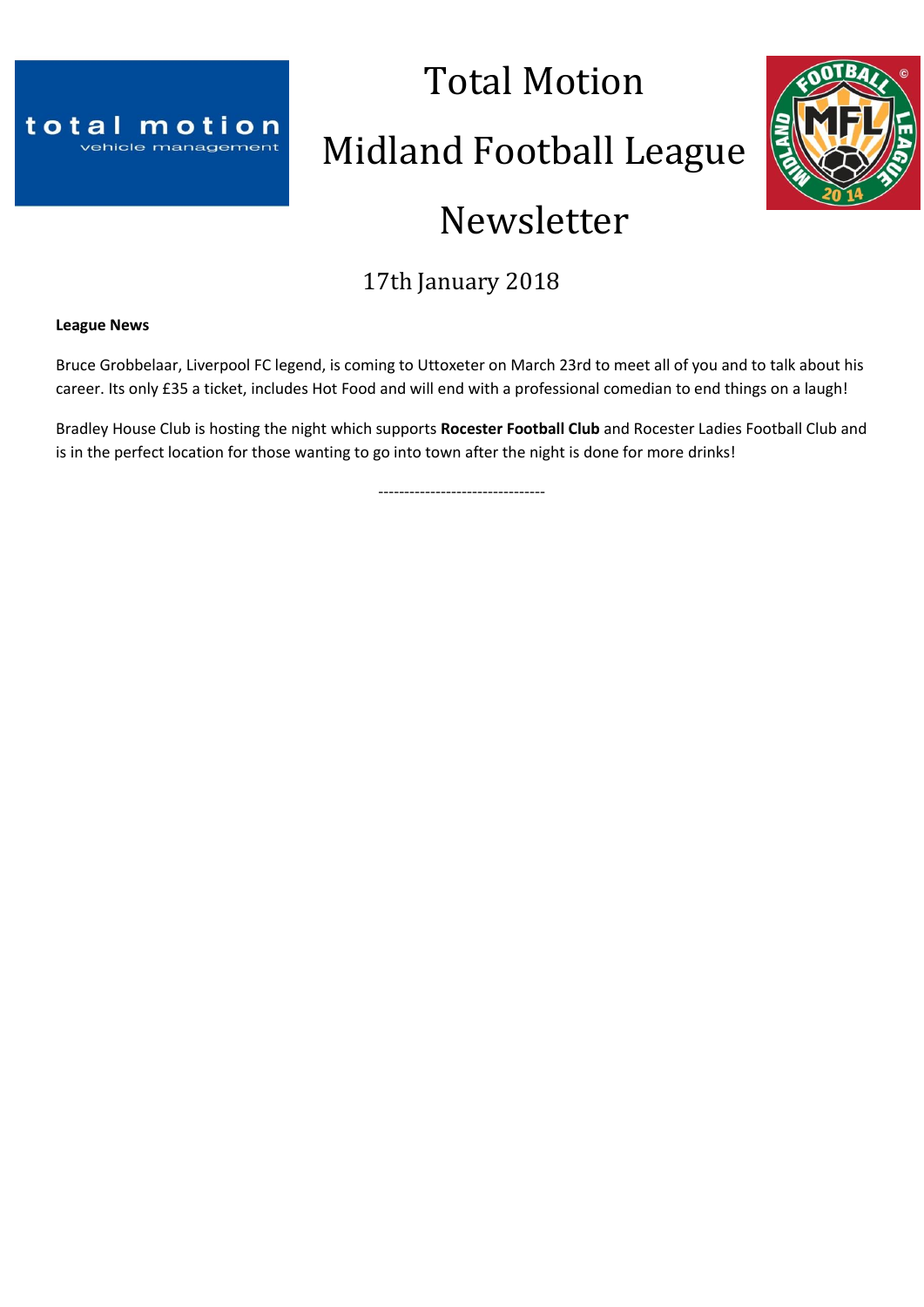## **Independent Match Reports**

## **Saturday January 13th**

## **Total Motion Midland Football League**

## **Worcester City 1 Lye Town 0**

LEE Hughes bagged his eighth goal in as many matches to ensure a winning return to action for **[Worcester](http://www.worcesternews.co.uk/search/?search=Worcester+City+FC&topic_id=2305) City**. The joint-boss and striker muscled his way through Jack Pearlman's attempt to wrestle him off a high ball before lashing past Tom Turner half an hour into City's first outing since Boxing Day.

It proved to be the only goal in a match of precious few chances, most of which fell to Worcester on a bobbly pitch that had a telling effect on the quality of football.

Hughes was involved in the first flashpoint after 15 minutes with nothing to stir the senses, tangling with Dan Jones after a foul from behind but managing to keep his cool as the red mist threatened to descend.

That seemed to spark City into life as Alex Tomkinson rolled to Brad Birch on the corner of the box and took the return as he dashed inside, firing into Turner's midriff.

Mat Birley's snap shot forced a simple save and he then cleared the crossbar after Birch's nudge out to the right hit an almighty divot.

The opener came two minutes later, though, with Hughes holding his nerve in a packed penalty area.

Tomkinson's drive was pushed away by Turner after a Lye clearance ricocheted into his path with Birch slipping at the vital moment while chasing the rebound.

The visitors then had two openings at the end of the half.

Jamie Smith had started suffering with a back problem, opening up space on the right but Nathan Vaughan mopped up the danger presented by Lee Chilton and then Jack Till.

Wayne Thomas had his head in his hands as Turner repelled his eight-yard shot with a single strong paw three minutes after half-time.

Hughes had a good chance soon after but opted to nod into the ground Tomkinson's centre at the near post, an effort Turner gathered easily.

Chilton twice caught out George Forsyth with a high cross-shot held by Vaughan and a rippled side netting causing concern among the home faithful.

However, there was little to worry City late on with Hughes floating a cross-shot just wide having been rolled down the left by Nathan Hayward towards the end.

## **Report from Andy Mitchell of The Worcester News**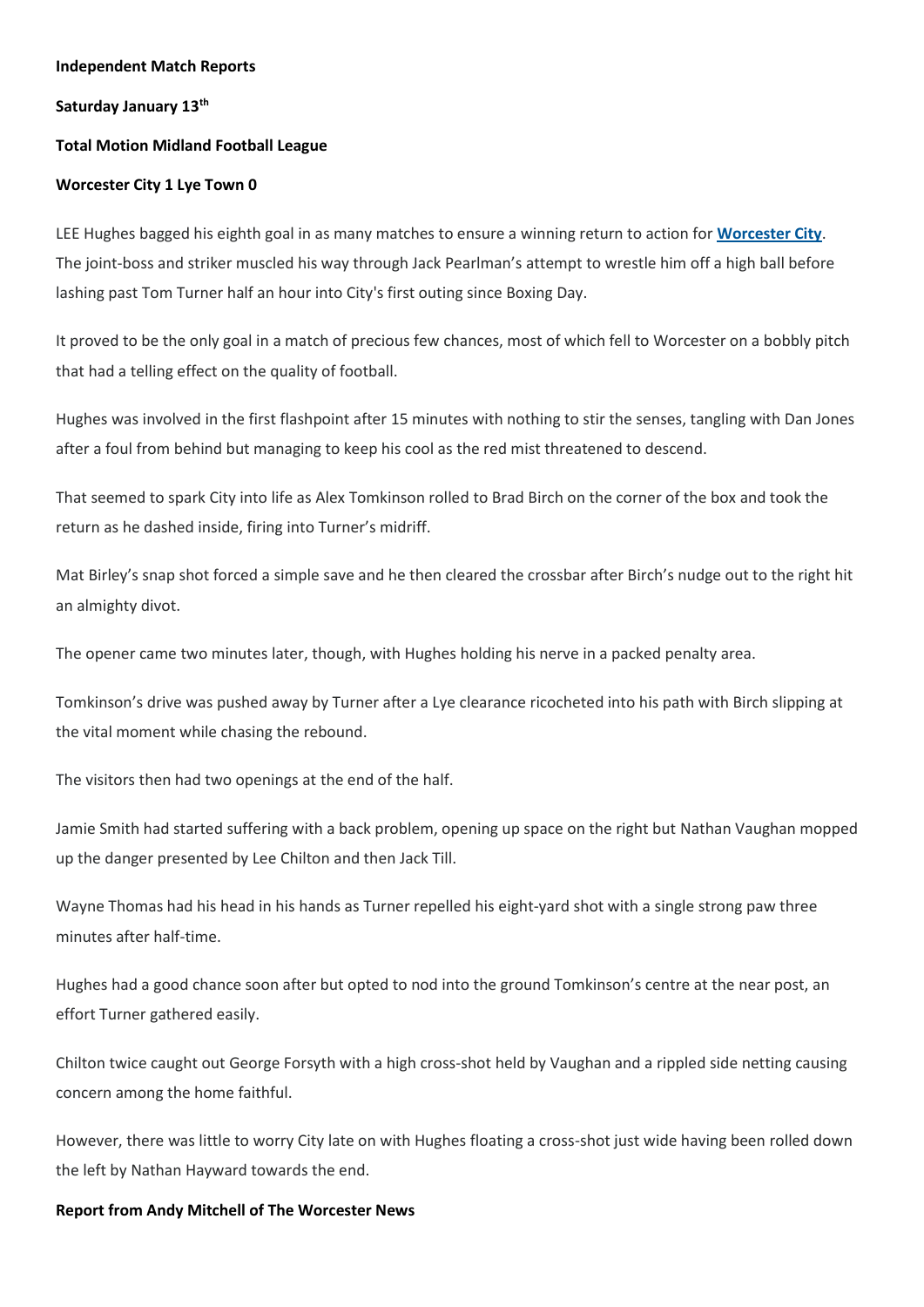## **Premier Division**

## **Stourport Swifts 1 Bromsgrove Sporting 3**

BROMSGROVE Sporting moved to the summit of the Midland League Premier Division table with a 3-1 victory over county rivals Stourport Swifts.

Jason Cowley had given the Rouslers a 12th-minute lead before Matt Fulloway equalised eight minutes after the break. Richard Gregory then struck twice – just like he did in the previous encounter at the Victoria Ground which ended by the same scoreline – as Paul Smith's men now sit one point clear of second-placed Sporting Khalsa having played three games less. Following their 3-1 victory over Wisbech Town in the last 32 of the FA Vase, Sporting boss Smith made four changes to the team with new signing Dan Preston, Jack Wilson, Liam Holt and Drew Canavan coming in for Josh Quaynor, Guy Clark, Sam Wills and Reece Hewitt. And the returning Holt, who was ineligible for the Wisbech clash, forced Swifts keeper Dominic Richards into an early save at his near post inside the opening minute. Fulloway then sent a free header over the bar from Ashley Parsons-Smith's free-kick as the hosts began to get into their stride. But they were halted in their tracks as the visitors grabbed the lead in spectacular style. After Reece Francis gathered Parsons-Smith's corner, he launched a long ball up to Cowley who skipped past his marker before lifting the ball over the onrushing Richards to complete a swift counter-attack. But the goal only spurned Swifts into gear and they started to dominate proceedings.

Although it could have been 2-0 midway through the half if Gregory had managed to direct his acrobatic volley on target from Robbie Bunn's corner. And if it was not for the smart reflexes of Sporting keeper Reece Francis towards the end of the first period the hosts would have been level. He first denied Nick MacPherson before getting down low enough in the fourth minute of stoppage time to get a hand on Joe Hanson's low effort. After the interval Swifts carried on with their high tempo and were rewarded with the equaliser in the 53rd minute when Parsons-Smith's pinpoint corner was nodded home at the back post by an unmarked Fulloway. But within two minutes the visitors were back in front. After conceding a soft free-kick on the far side, the long ball made its way to Preston whose cushioned header landed at the feet of Gregory who could not miss from a couple of yards out. And moments later Cowley could have grabbed his second and Sporting's third had it not been for a goal-line clearance after the striker had lobbed Richards again. Richards then denied Brain from drilling in at the near post but with little over 15 minutes remaining the Swifts keeper was picking the ball out of his net again. Sam Wills' corner from the right-hand side made its way through to Gregory who curled a beautiful effort into the far corner to all-but secure the victory for Smith's men. Swifts continued to press with Parsons-Smith seeing a long-range free-kick well saved by Francis before the Sporting keeper denied Myles Newman from pulling a goal back five minutes from time.

## **Report from Craig Gibbons of the Bromsgrove Standard**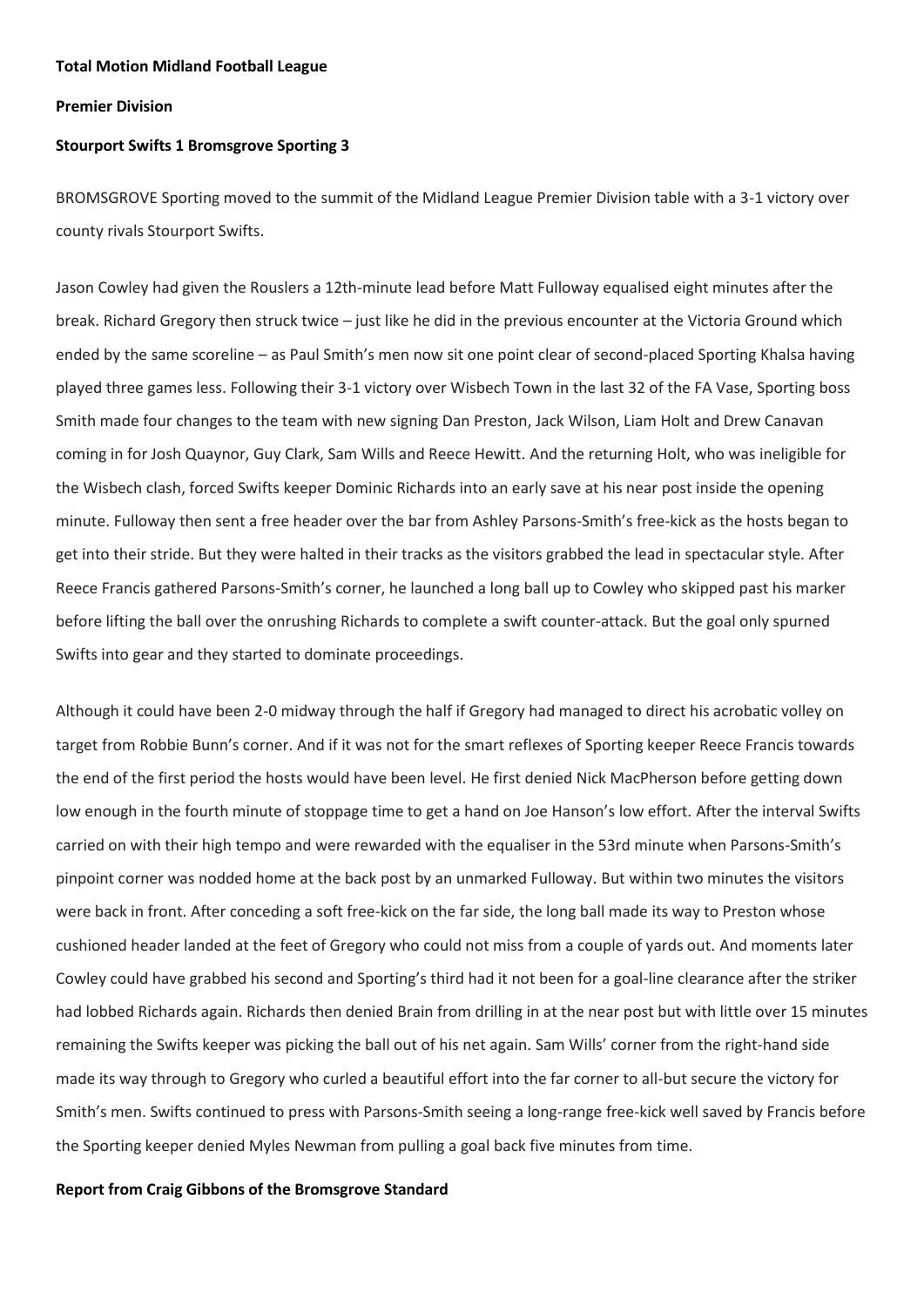## **Total Motion Midland Football League**

## **Premier Division**

## **Coventry Sphinx 2 Loughborough University 1**

SPHINX moved into the top four of the Midland Football Premier Division after brushing strugglers Loughborough University aside 2-1 at Sphinx Drive.

A pair of quality goals from Charlie Faulkner and Ryan Harkin helped Sphinx establish a two-goal lead at half time before University hit back through Ben Last on 73 minutes.

But Lee Knibbs' men held on to earn another crucial three points and extend their impressive winning run at home to seven games.

Charlie Faulkner opened the scoring on 14 minutes when his lofted shot left University's keeper with no chance.

Ryan Harkin then doubled Sphinx's lead just four minutes later when his cut back created an angle which beat Loughborough's keeper.

Sphinx keeper Jake Allingan had to be on his toes throughout the rest of the half as University peppered Sphinx's net with shots, but they ended the half without reward.

University grew into the game and earned several corners after half time, all of which were cleared.

Pressure gradually built though and on 73 minutes the visitors pegged a goal back through Ben Last.

Late efforts from Ryan Harkin were denied as Sphinx held on for another crucial three points.

Sphinx are next in action on Saturday when they welcome Stourport Swifts to Sphinx Drive.

## **Report from Shaun Reynolds of the Coventry Observer**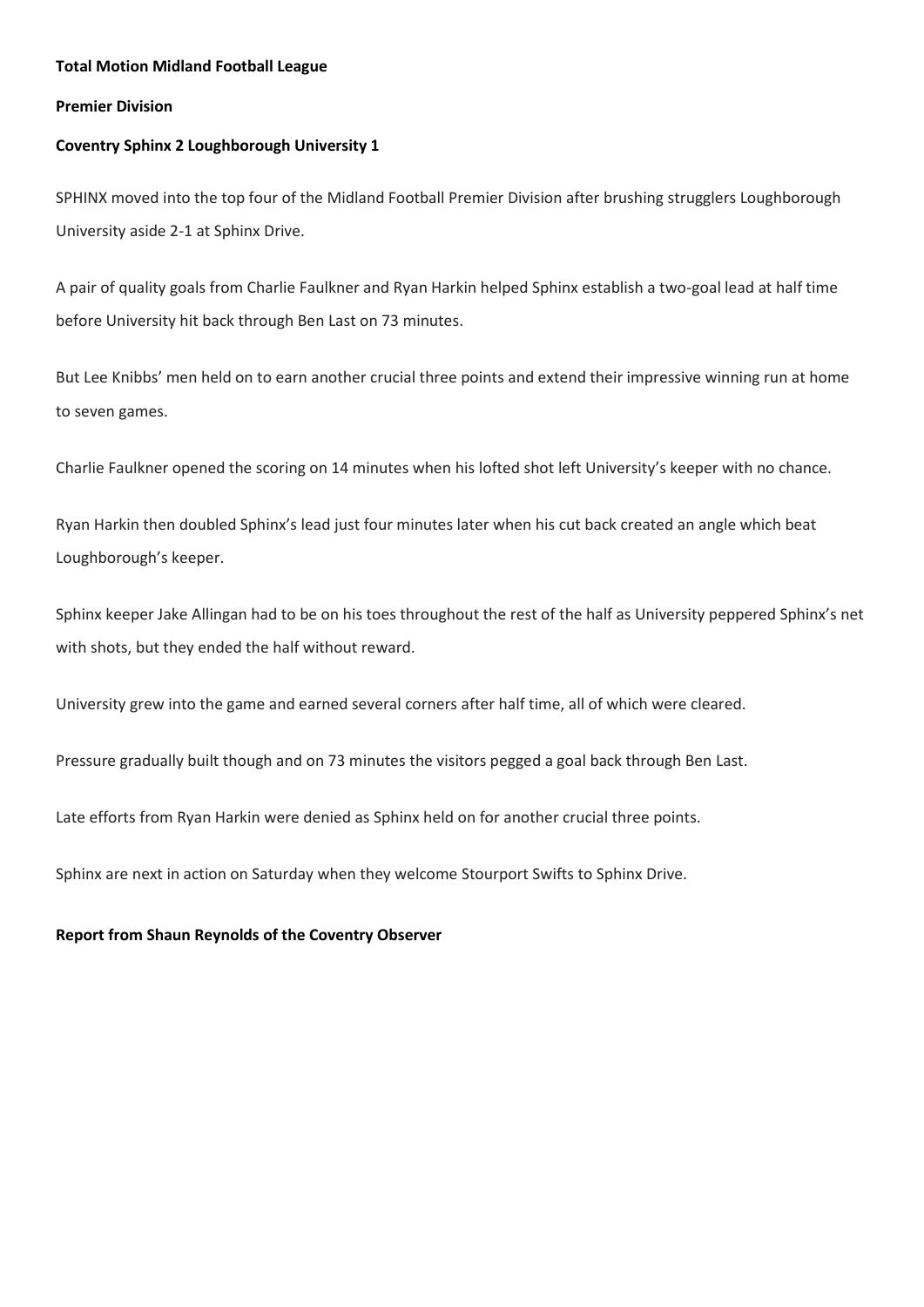## **Review**

## **FA Vase Round 4**

**Coleshill Town** are through to Round 5 for the second season running after a hard-fought replay with Newcastle Benfield. It looked as though Newcastle would go through when they took the lead in the second minute of stoppage time but an equaliser from Luke Edwards sent the game into extra-time. The scores remained tied at 1-1 resulting in a penalty shoot-out. The Colemen prevailed winning 4-2 to set-up a home tie with Bracknell Town. **Hinckley AFC** travelled to the North East to face Vase favourites Marske United, the game played at Billingham Town. Marske took the lead inside 2 minutes and a red card for Richard Munday gave Hinckley too big a mountain to climb and Marske finished as 5-0 victors.

## **Premier Division**

**Bromsgrove Sporting** are new leaders of the Premier Division following a 3-1 win at local rivals **Stourport Swifts** in front of a healthy 431. Two goals from Richard Gregory settled the gam in the Rouslers favour after Matt Fulloway had equalised an earlier Jason Cowley effort. **Sporting Khalsa** climb to second following a hard-fought 2-1 win at **Coventry United**, Craig Bannister with the winner. There was a remarkable game at The Dovecote as **Shepshed Dynamo** and **AFC Wulfrunians** drew 5-5. Shepshed were 4-1 and 5-4 in front but Wulfs equalised late on through Jaumaane Meggoe to earn a point. Shay Brennan scored twice for Dynamo with Nick Turton getting a hat-trick for the visitors. **Coventry Sphinx** maintained their promotion push with a 2-1 win at Sphinx Drive against **Loughborough University**. A Lee Hughes goal on the half hour mark earned **Worcester City** all three points at home to **Lye Town**. Aaron Brown scored the only goal of the game at The Coppice as **Highgate United** beat **Quorn** to stay in 6th spot. **Rugby Town** were the highest scorers on the day, beating **South Normanton Athletic** 6-1. David Kolodynski scored twice for Rugby while substitute Sam Lockley scored a second half hat-trick. Jamie Sleigh scored the only goal of the game in **Heanor Town's** win at bottom club **Shawbury United**. **Haughmond** moved out of the relegation zone with a 2-1 win over **Rocester** at The Village, Steve Hole scoring both goals**. Boldmere St Michaels** moved further away from the drop zone with a single goal win at **Long Eaton United**, Ryan Nesbitt with the goal in the 28th minute. Both sides finished with 9 men after 4 red cards in the last 10 minutes and 13 minutes of stoppage time.

**Coleshill Town** returned to the top of the division with a hard-fought 2-1 win over **Westfields** at Pack Meadow. The visitors took the lead through Aiden Thomas but goals from Danny Tymon and Reece Leek earned the Colemen all 3 points.

**Haughmond** made it back to back wins, coming from behind to beat **Boldmere St Michaels** 2-1 at The Trevor Brown Memorial Ground.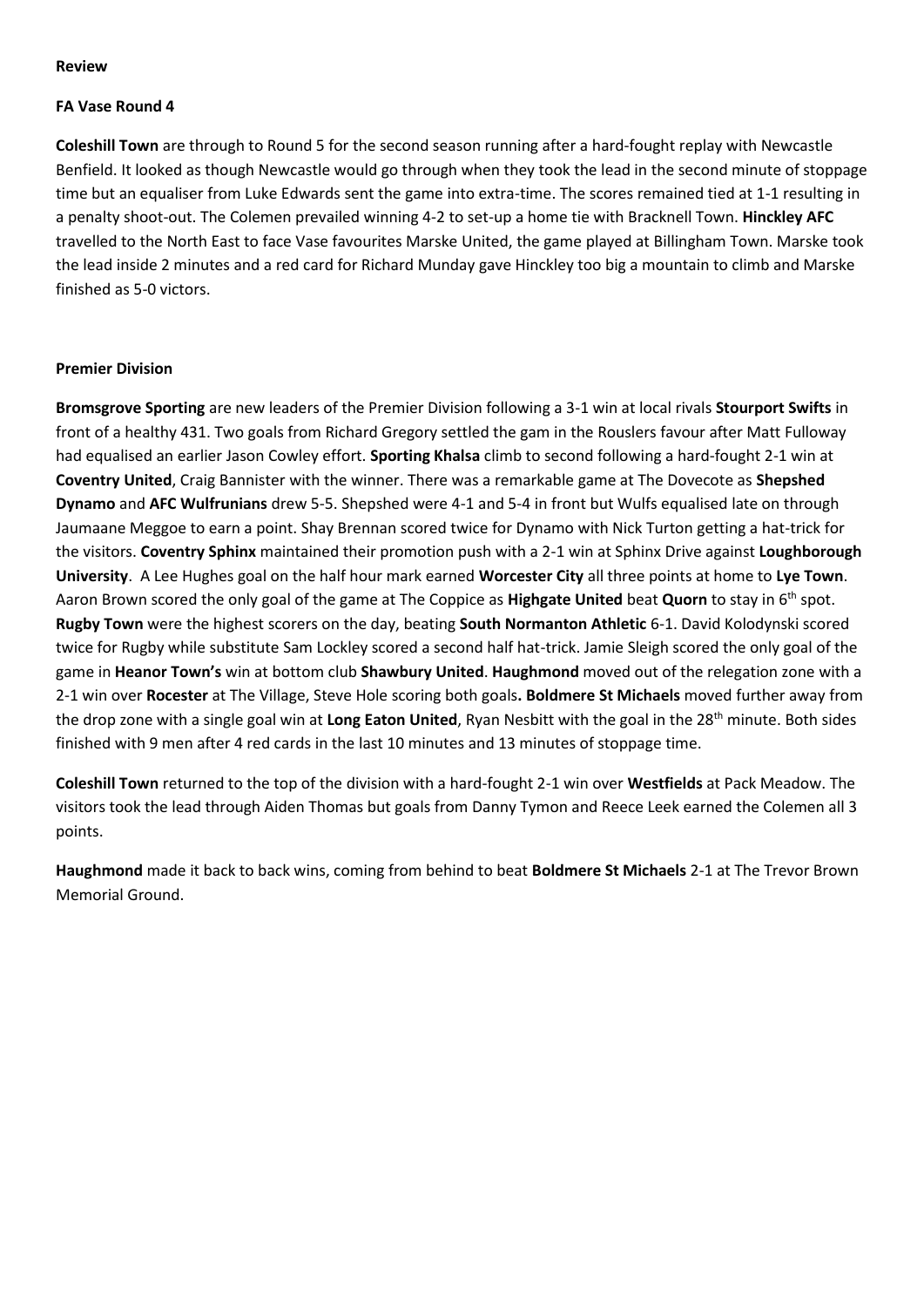| <b>POS</b>       |                                 | P  | W                       | <b>D</b>                | <b>L</b>        | F        | A                | GD             | <b>PTS</b> |
|------------------|---------------------------------|----|-------------------------|-------------------------|-----------------|----------|------------------|----------------|------------|
| 1                | <b>Coleshill Town</b>           | 22 | 15                      | $\overline{\bf{4}}$     | 3               | 52       | 28               | 24             | 49         |
| $\mathbf{2}$     | <b>Bromsgrove Sporting</b>      | 21 | 15                      | 3                       | 3               | 50       | 24               | 26             | 48         |
| $\mathbf{3}$     | <b>Sporting Khalsa</b>          | 24 | 13                      | 8                       | 3               | 51       | 26               | 25             | 47         |
| 4                | <b>Coventry Sphinx</b>          | 23 | 13                      | $6\phantom{1}6$         | 4               | 48       | 32               | 16             | 45         |
| 5                | <b>Worcester City</b>           | 20 | 12 <sub>5</sub>         |                         | 3               | 52       | 22               | 30             | 41         |
| 6                | <b>Highgate United</b>          | 21 | $12 \quad 4$            |                         | 5               | 36       | 26               | 10             | 40         |
| 7                | <b>Rugby Town</b>               | 23 | 11                      | $5\phantom{1}$          | $\overline{7}$  | 44       | 30               | 14             | 38         |
| 8                | <b>Heanor Town</b>              | 23 | 11                      | $\overline{\mathbf{4}}$ | 8               | 37 37    |                  | 0              | 37         |
| $\boldsymbol{9}$ | <b>Shepshed Dynamo</b>          | 21 | 10                      | $\overline{4}$          | $\overline{7}$  | 56 36    |                  | 20             | 34         |
| 10               | <b>Westfields</b>               | 19 | 10 <sub>3</sub>         |                         | $6\phantom{1}$  | 48 31    |                  | 17             | 33         |
| 11               | <b>AFC Wulfrunians</b>          | 25 | 10                      | $\overline{2}$          | 13              |          | 34 54            | $-20$          | 32         |
| 12               | <b>Coventry United</b>          | 21 | 9                       | 4                       | 8               | 46 35    |                  | 11             | 31         |
| 13               | <b>Long Eaton United</b>        | 23 | 9                       | $\overline{\mathbf{A}}$ |                 | 10 32 44 |                  | $-12$          | 31         |
| 14               | <b>Quorn</b>                    | 25 | 7                       | 4                       | 14              | 40       | 62               | $-22$          | 25         |
| 15               | <b>Lye Town</b>                 | 23 | 6                       | 6                       | 11              | 22 33    |                  | $-11$          | 24         |
| 16               | <b>Loughborough University</b>  | 24 | $\overline{7}$          | 3                       | 14              | 34 47    |                  | $-13$          | 24         |
| 17               | <b>Boldmere St Michaels</b>     | 23 | $\overline{7}$          | 3                       |                 | 13 33 53 |                  | $-20$          | 24         |
| 18               | <b>Stourport Swifts</b>         | 19 |                         |                         |                 |          | 7 2 10 35 48 -13 |                | 23         |
| 19               | <b>Haughmond</b>                | 24 | 5 <sup>5</sup>          |                         |                 |          | 5 14 28 46       | $-18$          | 20         |
| 20               | <b>South Normanton Athletic</b> | 23 | $\blacktriangleleft$    | $\overline{4}$          | 15 <sub>1</sub> |          | 27 <sub>53</sub> | $-26$          | 16         |
| 21               | <b>Rocester</b>                 | 20 | $\overline{\mathbf{3}}$ |                         |                 |          | 4 13 34 54       | $-20$          | 13         |
| 22               | <b>Shawbury United</b>          | 21 | 3 <sup>1</sup>          |                         |                 |          |                  | 3 15 24 42 -18 | 12         |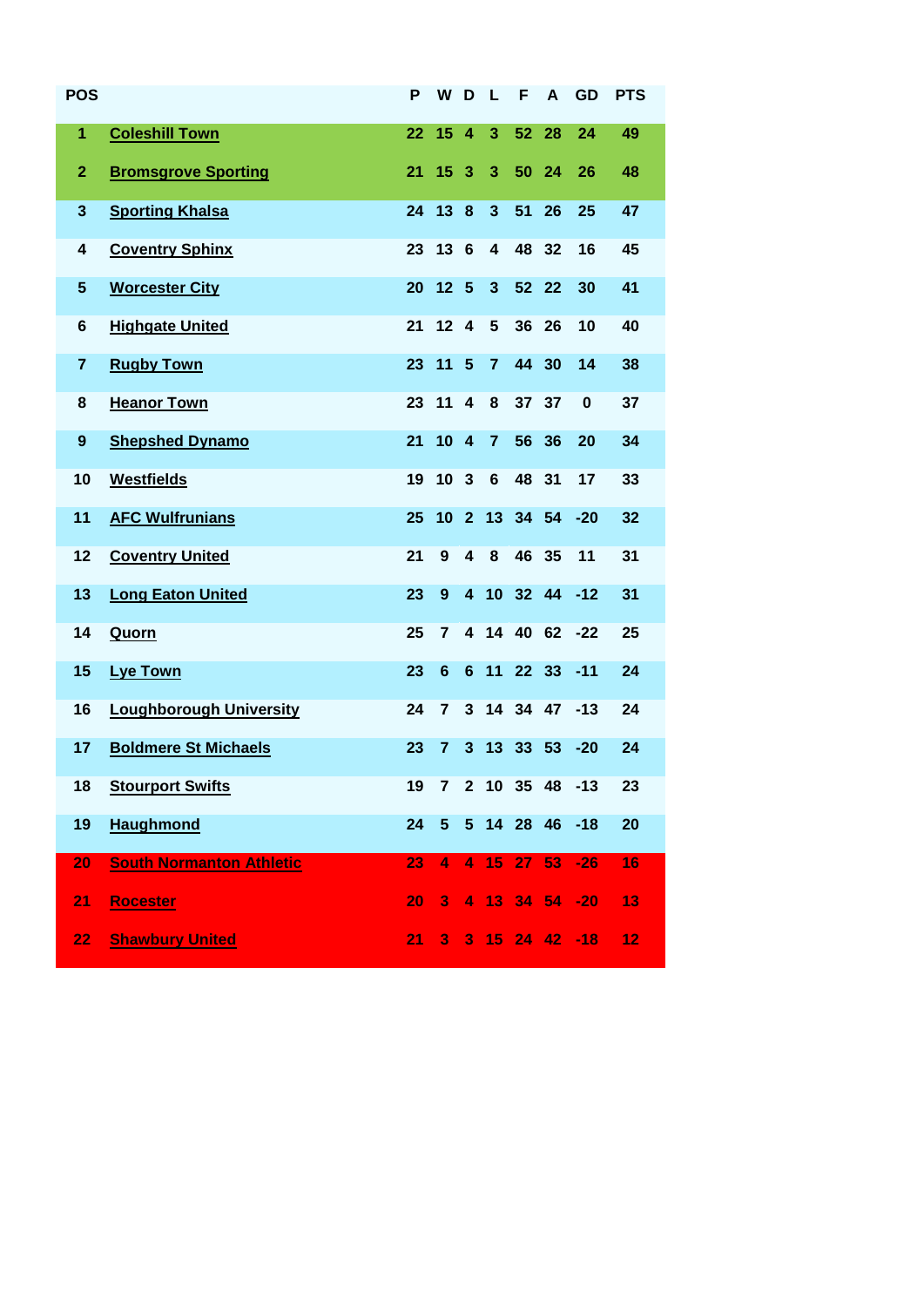Walsall Wood opened up a 3-point lead at the top of the table as they beat 5<sup>th</sup> placed Studley 7-0 at the ML Safety Stadium. Recent signing Lei Brown scored 3 as Wood made it 26 goals in their last 5 league games**. Ilkeston Town's** long run of successive wins was ended by **Atherstone Town** who beat the Robins 2-1 at The New Manor Ground. **Racing Club Warwick** in 6th were held to a 1-1 draw by **Cadbury Athletic** at the TSA. **Littleton** continued their winning run with a 2-0 victory over **Chelmsley Town** at 5 Acres. Simeon Cobourne added 4 more goals to his impressive tally in **Heather St Johns** 5-3 win over **Uttoxeter Town** for whom James Curley scored twice. There was a big win at the bottom of the table for **Brocton** who won 5-0 at basement boys **Coventry Alvis**, Ryan Burns scoring twice. Lewis Commins scored twice for **Nuneaton Griff** who moved 5 points ahead of safety with a 3-1 win over **Bolehall Swifts**. **Lichfield City** beat **Pershore Town** 3-1 at The McDonalds Community Stadium to remain in 10th place. Danny Fraser scored twice for **Coventry Copsewood** in their 2-2 draw with **Heath Hayes**.

**Paget Rangers** climbed into the top half of the table with a 2-0 win at **Coventry Alvis**, Danny Carter and Ross Dempster with the goals.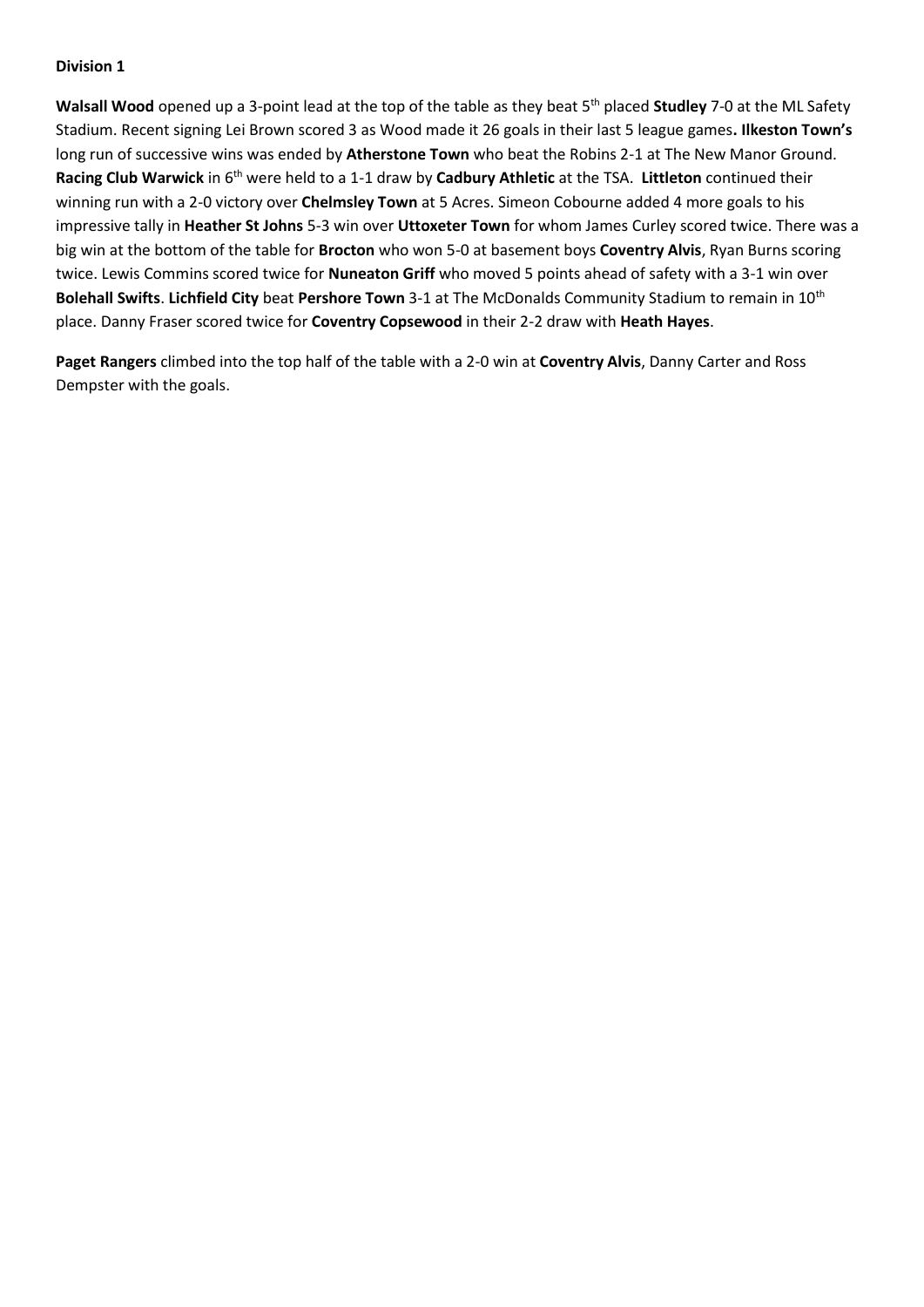| POS            |                                                |  |  |  |                         | <b>PWDLFAGDPTS</b> |
|----------------|------------------------------------------------|--|--|--|-------------------------|--------------------|
| 1              | <b>Walsall Wood</b><br>22 18 1 3 84 18 66 55   |  |  |  |                         |                    |
| $\mathbf 2$    | 24 16 4 4 53 30 23 52<br><b>Leicester Road</b> |  |  |  |                         |                    |
| 3              | Atherstone Town 23163 4 70 29 41 51            |  |  |  |                         |                    |
| 4              | 23 15 3 5 58 24 34 48<br><b>Ilkeston Town</b>  |  |  |  |                         |                    |
| 5              | <b>Studley</b>                                 |  |  |  | 24 14 4 6 44 36 8       | 46                 |
| 6              | Racing Club Warwick 2013 4 3 48 22 26 43       |  |  |  |                         |                    |
| $\overline{7}$ | Littleton                                      |  |  |  | 22 14 1 7 50 25 25 43   |                    |
| 8              | <b>Hinckley AFC</b>                            |  |  |  | 21 13 3 5 67 36 31      | 42                 |
| 9              | <b>Heather St Johns</b>                        |  |  |  | 23 12 3 8 73 51 22      | 39                 |
| 10             | <b>Lichfield City</b>                          |  |  |  | 24 11 6 7 51 48 3       | 39                 |
| 11             | <u>Paget Rangers</u>                           |  |  |  | 25 10 4 11 45 45 0      | 34                 |
|                | 12 Coventry Copsewood 21 10 2 9 37 44 -7 32    |  |  |  |                         |                    |
|                | 13 Chelmsley Town 25 8 4 13 32 55 - 23 28      |  |  |  |                         |                    |
|                | 14 Uttoxeter Town                              |  |  |  | 26 7 4 15 44 73 - 29 25 |                    |
|                | 15 Heath Hayes                                 |  |  |  | 23 5 8 10 60 62 -2 23   |                    |
|                | 16 Pershore Town                               |  |  |  | 24 6 5 13 35 53 - 18 23 |                    |
|                | 17 Nuneaton Griff                              |  |  |  | 25 5 6 14 22 53 -31 21  |                    |
|                | 18 Bolehall Swifts 24 6 2 16 24 62 - 38 20     |  |  |  |                         |                    |
|                | 19 Brocton                                     |  |  |  | 20 5 4 11 31 40 -9 19   |                    |
|                | 20 Cadbury Athletic 22 4 7 11 30 44 -14 19     |  |  |  |                         |                    |
|                | 21 Stafford Town                               |  |  |  | 26 5 1 20 33 65 -32 16  |                    |
|                | 22 Coventry Alvis                              |  |  |  | 25 3 1 21 11 87 - 76 10 |                    |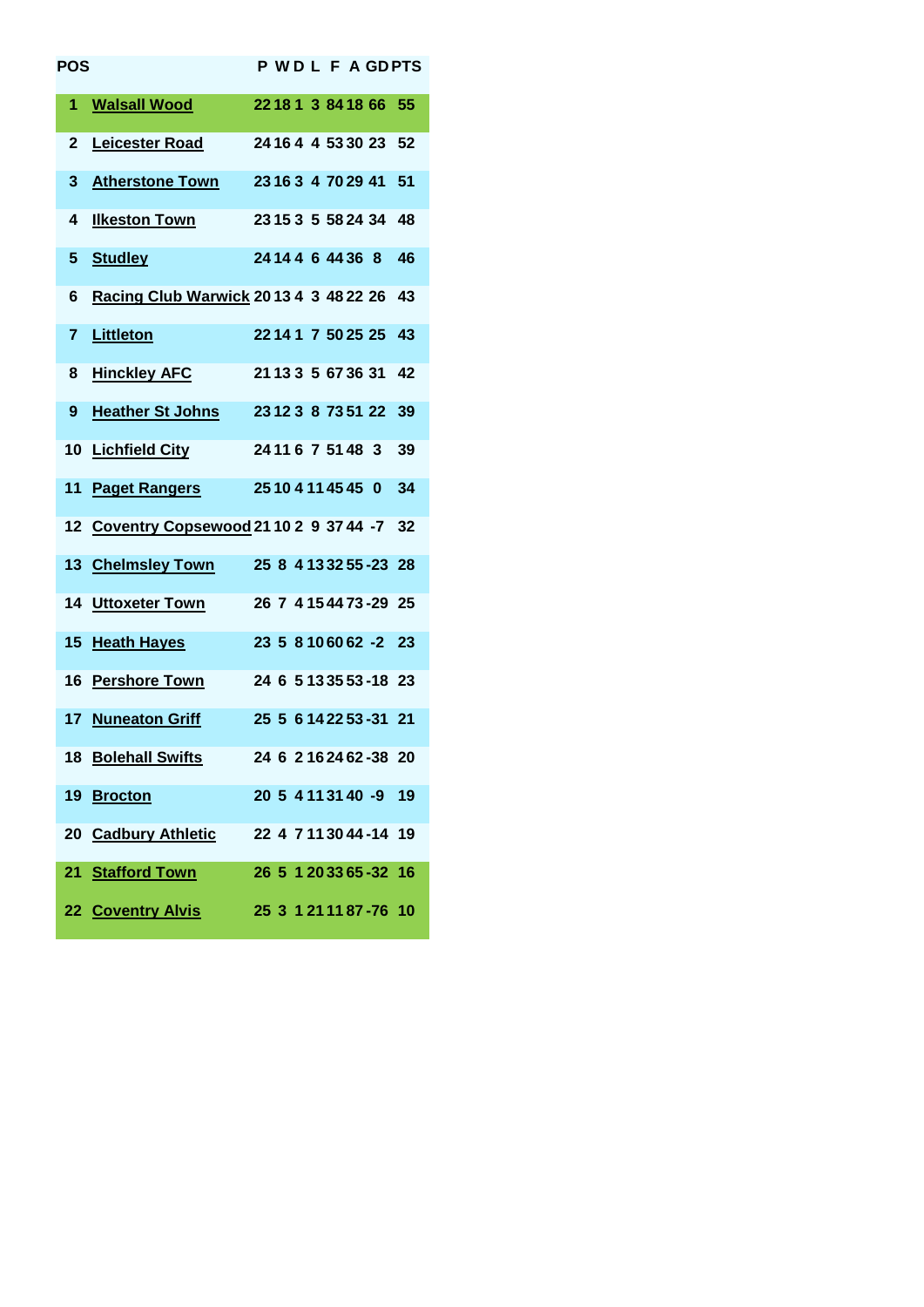With top two out of action due to waterlogged pitches, **Hampton** took advantage to split them with a 2-1 win over **Earlswood Town**. **Knowle** moved into 4th spot as they beat **Bloxwich Town** 3-1 at The Red Lion Ground. **Northfield Town** are a place further back after they came from behind to beat **Pelsall Villa** 2-1 at Shenley Lane. **Barnt Green Spartak** climbed out of the relegation zone following a 2-0 win at Tally Ho over **Moors Academy**. **Fairfield Villa** moved up to 10th position with a 2-0 win over **Coton Green**.

| <b>POS</b>     |                                         |  |  |                   |                      | <b>PWDLFAGDPTS</b> |
|----------------|-----------------------------------------|--|--|-------------------|----------------------|--------------------|
| 1              | <b>NKF Burbage</b>                      |  |  |                   | 14 11 2 1 37 14 23   | 35                 |
| $\overline{2}$ | Hampton                                 |  |  |                   | 17102 5 3532 3       | 32                 |
| 3              | Montpellier                             |  |  |                   | 15 9 2 4 43 22 21    | 29                 |
| 4              | Knowle                                  |  |  | 17 8 3 6 36 30 6  |                      | 27                 |
| 5              | Northfield Town                         |  |  | 16 7 4 5 25 21 4  |                      | 25                 |
| 6              | Feckenham                               |  |  | 15 8 1 6 31 31    | $\bigcap$            | 25                 |
| 7              | <b>Smithswood Firs</b>                  |  |  |                   | 10 7 1 2 30 14 16    | 22                 |
| 8              | Earlswood Town                          |  |  |                   | 15 5 4 6 25 26 -1    | 19                 |
| 9              | <b>Droitwich Spa</b>                    |  |  |                   | 13 5 2 6 21 23 -2    | 17                 |
| 10             | <b>Fairfield Villa</b>                  |  |  | 15 4 3 8 24 32 -8 |                      | 15                 |
| 11             | <b>Coton Green</b>                      |  |  | 12 3 5 4 23 18 5  |                      | 14                 |
| 12             | Moors Academy                           |  |  |                   | 13 3 5 5 18 27 -9    | 14                 |
| 13             | <b>Bloxwich Town</b>                    |  |  |                   | 18 4 2 12 28 49 - 21 | 14                 |
| 14             | Barnt Green Spartak 13 3 4 6 20 30 - 10 |  |  |                   |                      | 13                 |
| 15             | Redditch Borough                        |  |  |                   | 12 3 3 6 20 25 -5    | 12                 |
| 16             | <b>Pelsall Villa</b>                    |  |  |                   | 13 0 5 8 13 35 - 22  | - 5                |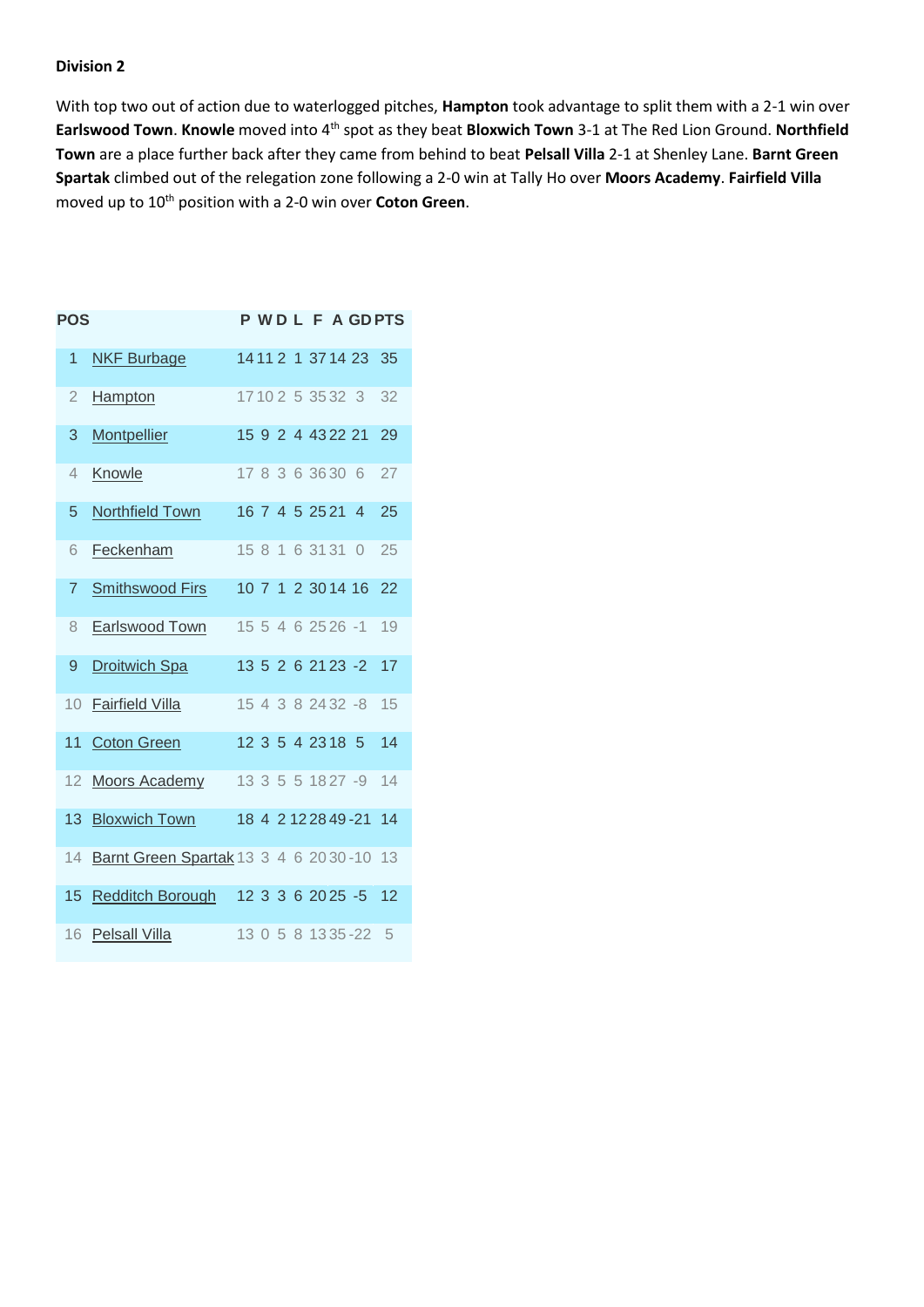Leaders **GNP Sports** were held to a goalless draw at home by **Alcester Town**. 2 nd placed **AFC Solihull** couldn't close the gap as they were beaten 3-1 at **Inkberrow,** Tom Clewes scoring twice for the home side**.** A goal from Nick Cox gave **FC Stratford** all 3 points at **Bartestree** moving Stratford up to 5th with games in hand on all the sides above them. **Central Ajax** remain unbeaten as they beat **Birmingham Tigers** 2-0, Joe Wright and Sam Smith with the goals. **Boldmere Sports & Social Falcons** were the days highest scorers, beating bottom club **Leamington Hibernian** 5-0. Hibs remain level on points with **Castle Vale Town** who were beaten by a solitary goal at **Coventrians**. **Shipston Excelsior** remain in 4th place following a 2-1 win at Hall Drive over **Enville Athletic**. **CT Shush** and **Continental Star** shared the points and 4 goals with Star coming back from a 2-0 deficit to grab a point.

| <b>POS</b>     |                                                   |  |  |                  | <b>PWDLFAGDPTS</b>      |                |
|----------------|---------------------------------------------------|--|--|------------------|-------------------------|----------------|
| 1              | <b>GNP Sports</b>                                 |  |  |                  | 1311 2 0 5311 42 35     |                |
| 2              | <b>AFC Solihull</b>                               |  |  |                  | 18 9 3 6 46 33 13       | 30             |
| 3              | <b>Bartestree</b>                                 |  |  |                  | 17 9 1 7 41 29 12 28    |                |
| 4              | <b>Shipston Excelsior</b>                         |  |  | 15 9 1 5 41 35 6 |                         | 28             |
| 5              | <b>FC Stratford</b>                               |  |  |                  | 10 8 1 1 52 6 46        | 25             |
| 6              | <b>Alcester Town</b>                              |  |  |                  | 13 7 3 3 3 5 1 6 1 9    | 24             |
| $\overline{7}$ | Boldmere Sports & Social Falcons 13 8 0 5 30 22 8 |  |  |                  |                         | 24             |
| 8              | <b>Central Ajax</b>                               |  |  |                  | 10 6 4 0 26 10 16 22    |                |
| 9              | <b>Birmingham Tigers</b>                          |  |  |                  | 14 6 1 7 30 33 -3       | 19             |
|                | 10 Inkberrow                                      |  |  |                  | 12 5 3 4 33 23 10       | 18             |
|                | 11 Coventrians                                    |  |  |                  | 15 5 2 8 27 41 - 14 17  |                |
|                | 12 CT Shush                                       |  |  |                  | 14 3 6 5 22 24 -2       | 15             |
|                | 13 Enville Athletic                               |  |  |                  | 14 3 4 7 17 26 -9       | 13             |
|                | 14 Continental Star                               |  |  |                  | 15 4 1 10 23 52 - 29 13 |                |
|                | 15 Castle Vale Town                               |  |  |                  | 16 1 2 13 11 66 - 55    | $\overline{5}$ |
|                | 16 Leamington Hibernian                           |  |  |                  | 17 1 2 14 16 76 -60 5   |                |

## **Les James Challenge Cup Round 3**

**Smithswood Firs** and **Droitwich Spa** couldn't find a goal between them as the game went to penalties after 90 minutes. It needed 16 penalties to split the sides with Smithswood Firs going through 7-6.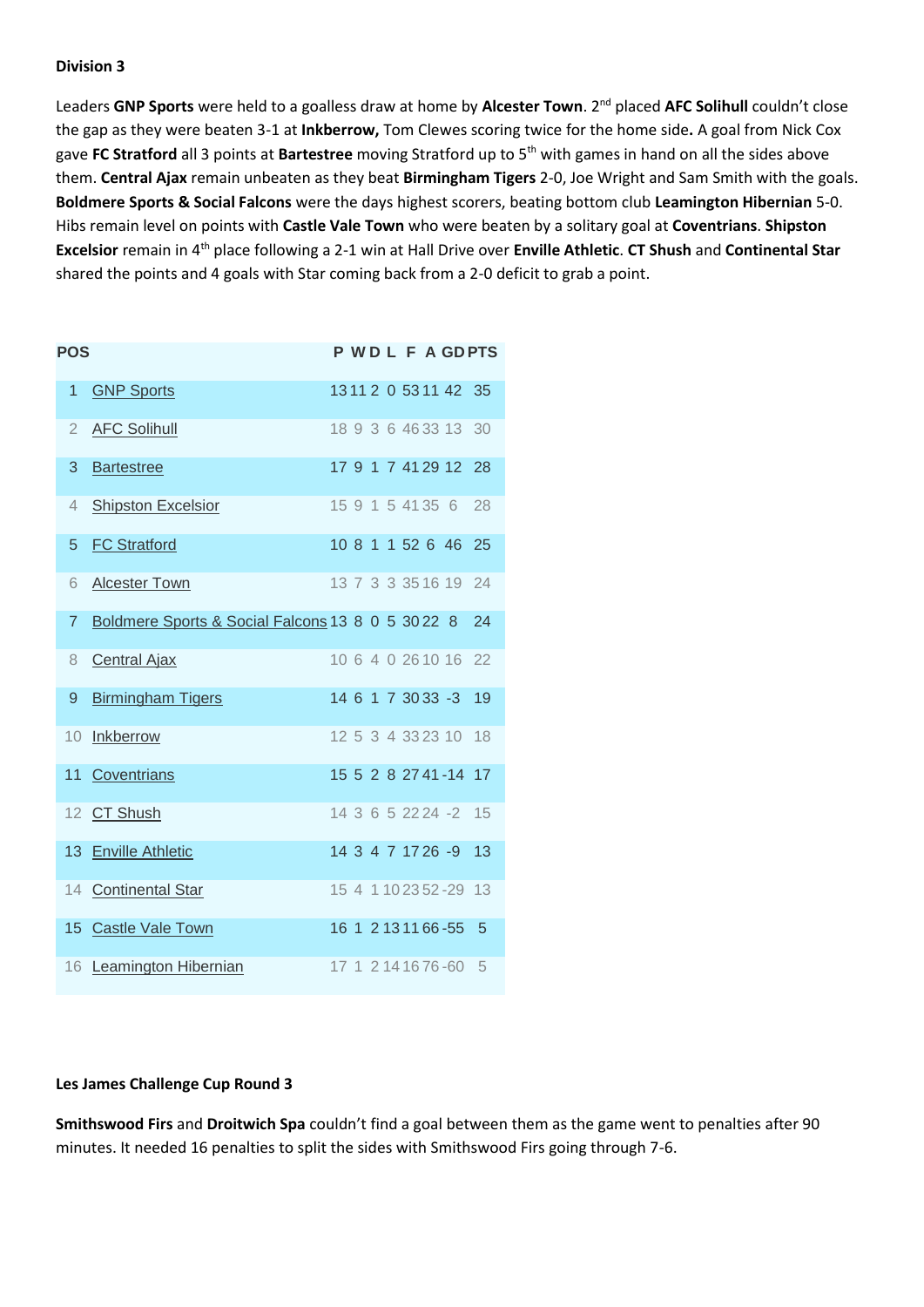## **Reserves**

## **CHALLENGE TROPHY ROUND 1**

| Group "A"                  |             |                |              |                       |
|----------------------------|-------------|----------------|--------------|-----------------------|
| Coton Green                | $2^{\circ}$ | $\mathsf{v}$ 1 |              | Lichfield City        |
| Group "B"                  |             |                |              |                       |
| <b>Bromsgrove Sporting</b> | 4           | $\mathsf{v}$ 1 |              | Cadbury Athletic      |
| <b>RESERVE DIVISION</b>    |             |                |              |                       |
| <b>Bolehall Swifts</b>     | 5           | v              | 0            | <b>Nuneaton Griff</b> |
| Knowle                     | 0           | v              | $\mathbf{2}$ | Alvechurch            |
|                            |             |                |              |                       |

| <b>POS</b>     |                                        | P               | WDLF           |                |   |                | $\Delta$ |                  | <b>GD PTS</b>  |
|----------------|----------------------------------------|-----------------|----------------|----------------|---|----------------|----------|------------------|----------------|
| $\overline{1}$ | <b>Alvechurch Reserves</b>             | 10 <sub>8</sub> |                |                |   | 02259          |          | 16               | 24             |
| 2              | <b>Gresley Reserves</b>                | 8               | 5              |                |   | 2 1 28 13      |          | 15               | 17             |
| 3              | <b>Coton Green Reserves</b>            | 6               | 5              |                |   | $0 \t1 \t15$   | 6        | 9                | 15             |
| $\overline{4}$ | <b>Nuneaton Griff Reserves</b>         | 8               | $\overline{4}$ | 1              |   | 3 12 19        |          | $-7$             | 13             |
| 5              | <b>Bolehall Swifts Reserves</b>        | $\overline{7}$  | 3              | $\overline{1}$ |   |                |          | $3 \t19 \t21 -2$ | 10             |
| 6              | <b>Cadbury Athletic Reserves</b>       | 9               |                |                |   | 3 0 6 18 19 -1 |          |                  | 9              |
| $\overline{7}$ | <b>Knowle Reserves</b>                 |                 |                |                |   |                |          | 7 2 0 5 7 14 -7  | 6              |
| 8              | <b>Bromsgrove Sporting</b><br>Reserves | 9               | 1              | 1              |   |                |          | 7 8 20 -12       | $\overline{4}$ |
| 9              | <b>Lichfield City Reserves</b>         | 4               | 0              | 1              | 3 | $\overline{4}$ |          | $15 - 11$        | 1              |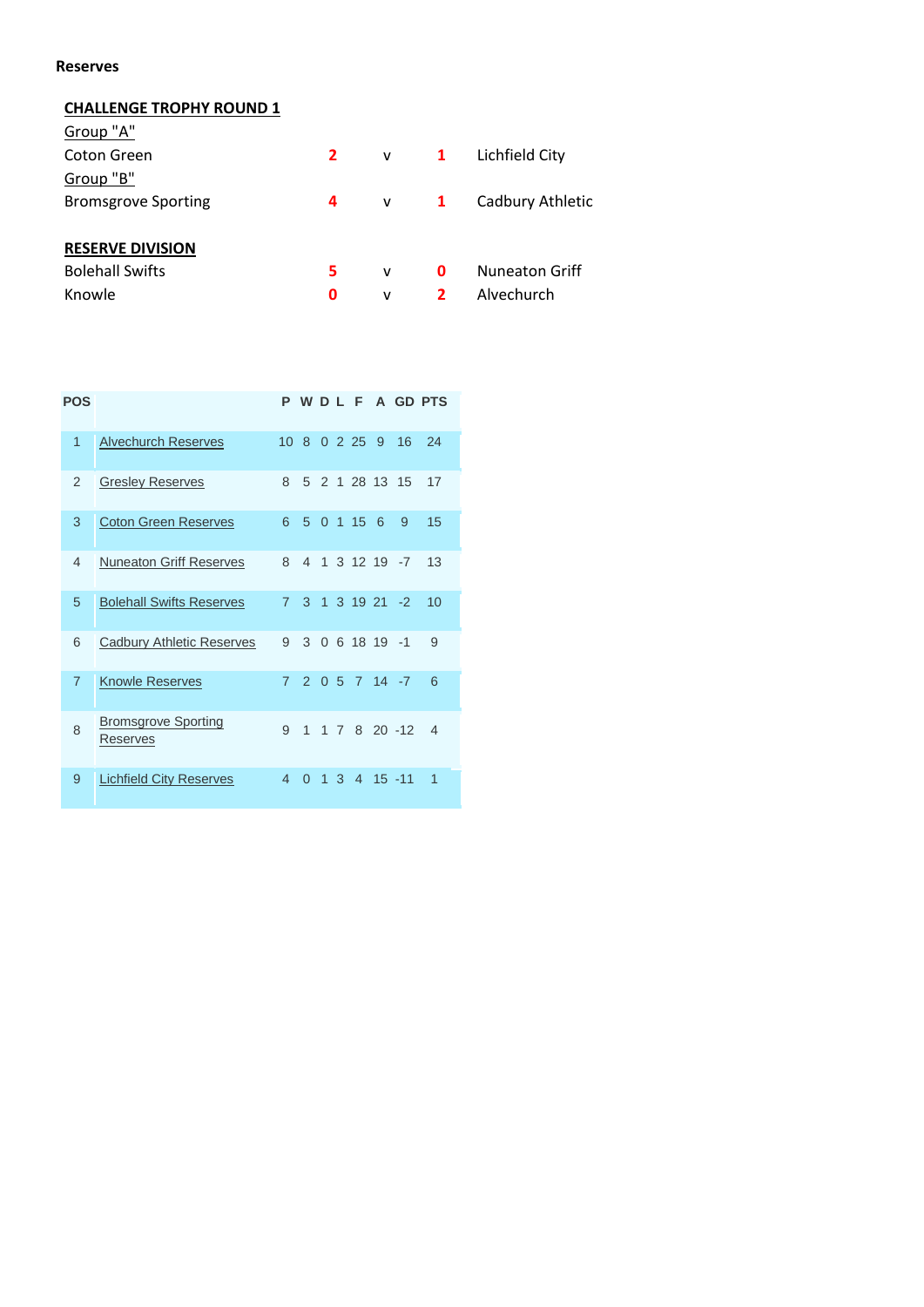## **Under 21**

## **UNDER 21 DIVISION EAST**

| AFC Rushden & Diamonds Elite  | 3              | $\mathsf{v}$ | 3 | Leicester Nirvana            |
|-------------------------------|----------------|--------------|---|------------------------------|
| Atherstone Town               | 1              | v            | 6 | <b>Kettering Town</b>        |
| <b>Bedworth United</b>        | 0              | v            | 3 | Tamworth                     |
| <b>FCV Reds</b>               | 3              | v            | 0 | <b>Coventry United</b>       |
| Quorn                         | 4              | v            | 1 | Coleshill Town               |
| <b>UNDER 21 DIVISION WEST</b> |                |              |   |                              |
| <b>AFC Redditch</b>           | P              | $\mathsf{v}$ | P | Droitwich Spa G & B          |
| <b>Brocton</b>                | $\overline{2}$ | v            | 1 | <b>Highgate United</b>       |
| <b>Continental Star</b>       | 1              | v            | 6 | <b>Heath Hayes</b>           |
| <b>Rushall Olympic</b>        | 3              | v            | 1 | <b>Sutton Coldfield Town</b> |
|                               |                |              |   |                              |

| <b>POS</b>     |                                                |  |  |                   |                        | P W D L F A GD PTS          | <b>POS</b>     |                              | P WDLF A GDPTS          |
|----------------|------------------------------------------------|--|--|-------------------|------------------------|-----------------------------|----------------|------------------------------|-------------------------|
| 1              | <b>Bedworth United U21</b>                     |  |  |                   |                        | 16 12 2 2 38 20 18 37 $*$ 1 |                | Worcester City U21           | 14 10 2 2 55 18 37 29 * |
| 2              | Tamworth U21                                   |  |  |                   | 12 10 2 0 44 6 38      | -32                         | $\overline{2}$ | Boldmere St Michaels U21     | 159 2 4 48 29 19 29     |
| 3              | FCV Reds U21                                   |  |  |                   | 15 8 2 5 39 24 15 26   |                             | 3              | Heath Hayes U21              | 146 5339309 23          |
| 4              | Milton Keynes College U21                      |  |  | 13 6 3 4 26 18 8  |                        | 21                          | $\overline{4}$ | Evesham United U21           | 136 4 3 28 15 13 22     |
| $\sqrt{5}$     | Coleshill Town U21                             |  |  | 14 5 5 4 28 23 5  |                        | 20                          | 5              | Rushall Olympic U21          | 127 0523212 21          |
| 6              | Quorn U21                                      |  |  |                   | 17 5 5 7 28 29 -1      | 20                          | 6              | Brocton U21                  | 106 1325205 19          |
| $\overline{7}$ | Leicester Nirvana U21                          |  |  | 14 5 3 6 25 34 -9 |                        | 18                          | $\overline{7}$ | H.O.W. Academy U21           | 155 373134-3 18         |
| 8              | <b>Coventry United U21</b>                     |  |  |                   | 12 5 2 5 32 17 15 17   |                             | 8              | <b>Wychall Wanderers U21</b> | 144 4 6 31 54 - 23 16   |
| 9              | <b>Aylestone Park U21</b>                      |  |  |                   | 14 5 2 7 28 31 -3 17   |                             | 9              | Sutton Coldfield Town U21    | 124 4427270 15 *        |
| 10             | Kettering Town U21                             |  |  |                   | 14 4 2 8 26 34 -8 14   |                             | 10             | <b>Continental Star U21</b>  | 124 262834-6 14         |
| 11             | Atherstone Town U21                            |  |  |                   | 14 3 1 10 21 57 -36 10 |                             | 11             | Highgate United U21          | 123 182337-1410         |
| 12             | <b>AFC Rushden &amp; Diamonds</b><br>Elite U21 |  |  |                   | 13 0 3 10 10 52 -42 3  |                             | 12             | AFC Redditch U21             | 123 182133-127          |
|                |                                                |  |  |                   |                        |                             | 13             | Droitwich Spa BG U21         | 131 391441-276          |
|                |                                                |  |  |                   |                        |                             |                |                              |                         |

Adjustment made

## **Other Fixtures**

In the Birmingham Senior Cup, Nuneaton Town defeated **Bromsgrove Sporting** on penalties after it had finished 1-1. **FC Stratford** were knocked out of the Birmingham Vase by Bustleholme, the West Midlands League side winning 2-0 In the Fazeley Charity Cup**, Tamworth U21** beat Cannock United 9-5 in a goal fest at The Lamb.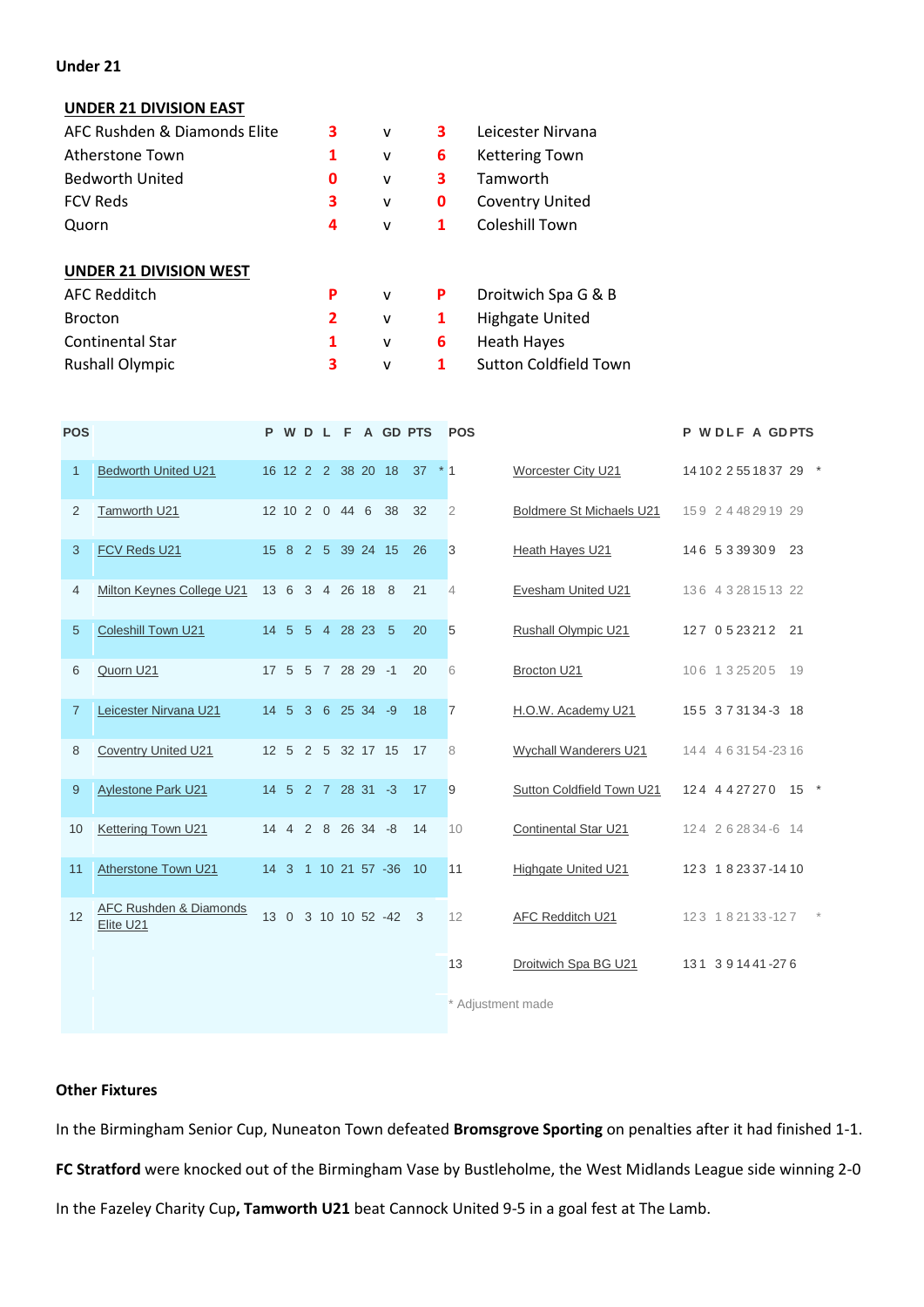## **Leading scorers**

**Premier Division**

| <b>Shay Brennan</b>          | <b>Shepshed Dynamo</b>                  | 25 |
|------------------------------|-----------------------------------------|----|
| <b>Ryan Nesbitt</b>          | <b>Boldmere St Michaels</b>             | 21 |
| <b>Marco Adaggio</b>         | <b>Highgate United</b>                  | 20 |
| David Kolodynski             | <b>Rugby Town</b>                       | 20 |
| <b>Steve Hole</b>            | Haughmond                               | 20 |
| <b>George Bowerman</b>       | Quorn, Hinckley AFC                     | 19 |
| <b>Ryan Harkin</b>           | <b>Coventry Sphinx</b>                  | 18 |
| <b>Aaron Lloyd</b>           | <b>Stourport Swifts</b>                 | 18 |
| <b>Kyle Brady</b>            | <b>AFC Wulfrunians, Sporting Khalsa</b> | 17 |
| <b>David Meese</b>           | <b>Sporting Khalsa</b>                  | 17 |
| <b>Jason Cowley</b>          | <b>Bromsgrove Sporting</b>              | 16 |
| <b>Jordan Nadat</b>          | <b>Coleshill Town</b>                   | 16 |
| <b>Elliott Reeves</b>        | <b>Heanor Town</b>                      | 16 |
| <b>Dave Reynolds</b>         | <b>Worcester City</b>                   | 16 |
| <b>Reuben Wiggins-Thomas</b> | <b>Rugby Town</b>                       | 16 |
| <b>Joe Boachie</b>           | <b>Loughborough University</b>          | 15 |
| <b>Nick MacPherson</b>       | <b>Stourport Swifts</b>                 | 14 |
| <b>Craig Reid</b>            | <b>Coventry United</b>                  | 14 |
| <b>Martin Smyth</b>          | <b>Rocester</b>                         | 14 |
| <b>Marcus Tudgay</b>         | <b>South Normanton Athletic</b>         | 13 |
| <b>Nick Turton</b>           | <b>AFC Wulfrunians</b>                  | 13 |
| <b>Robbie Bunn</b>           | <b>Bromsgrove Sporting</b>              | 12 |
| <b>Matt Gardener</b>         | <b>Coleshill Town, Walsall Wood</b>     | 12 |
| <b>Lee Hughes</b>            | <b>Worcester City</b>                   | 12 |
| <b>Lewis Rankin</b>          | <b>Coventry United</b>                  | 12 |
| <b>Dean Rathbone</b>         | <b>Coleshill Town</b>                   | 12 |
| <b>Jack Till</b>             | Lye Town                                | 12 |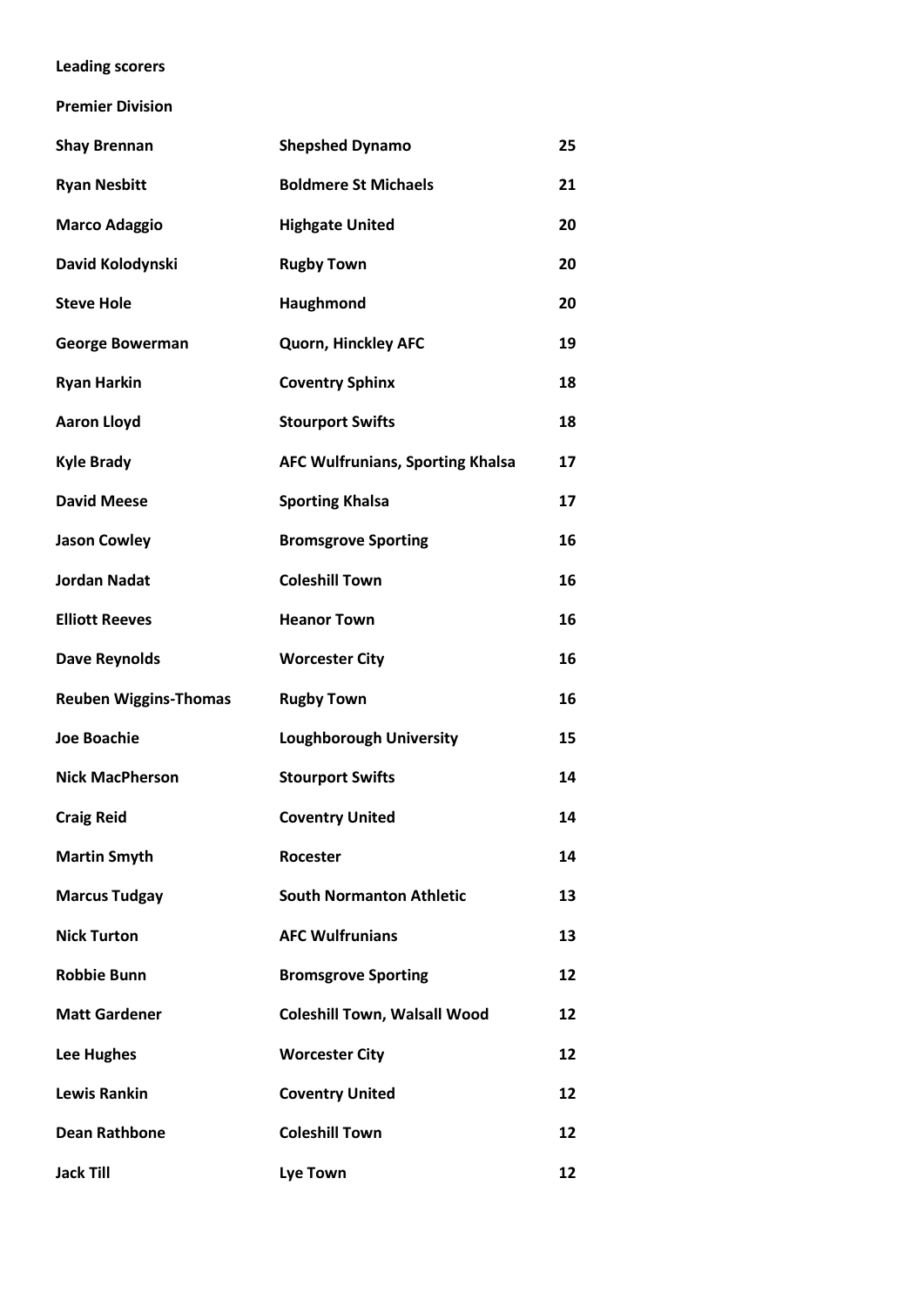| <b>Simeon Cobourne</b> | <b>Heather St Johns</b>                | 44 |
|------------------------|----------------------------------------|----|
| <b>Daniel Carter</b>   | Littleton                              | 30 |
| <b>Alex Naughton</b>   | <b>Atherstone Town</b>                 | 29 |
| <b>Paul Sullivan</b>   | <b>Walsall Wood</b>                    | 29 |
| <b>Steve Hart</b>      | <b>Hinckley AFC</b>                    | 23 |
| Sam Agar               | Hinckley, Uttoxeter Town, Walsall Wood | 21 |
| <b>Regan Smith</b>     | <b>Heath Hayes</b>                     | 21 |
| Lei Brown              | <b>Walsall Wood, Highgate United</b>   | 18 |
| <b>Daniel Carter</b>   | <b>Paget Rangers</b>                   | 18 |
| <b>Tony Clarke</b>     | <b>Walsall Wood</b>                    | 18 |
| <b>Greg Downes</b>     | <b>Leicester Road</b>                  | 18 |
| <b>Alex Marshall</b>   | <b>Ilkeston Town</b>                   | 17 |
| <b>Odane Barnes</b>    | <b>Cadbury Athletic</b>                | 14 |
| <b>Shane Benjamin</b>  | <b>Heather St Johns</b>                | 14 |
| <b>Dan Griffiths</b>   | <b>Lichfield City</b>                  | 14 |
| <b>Andy Nicol</b>      | <b>Studley</b>                         | 14 |
| <b>Kyle Esplin</b>     | <b>Uttoxeter Town</b>                  | 13 |
| <b>Dave Yonwin</b>     | <b>Heather St Johns</b>                | 13 |
| <b>Montel Gibson</b>   | <b>Ilkeston Town</b>                   | 12 |
| <b>Joe Hartshorne</b>  | <b>Brocton</b>                         | 12 |
| <b>Matt Langham</b>    | <b>Leicester Road</b>                  | 12 |
| <b>Luke Cole</b>       | <b>Racing Club Warwick</b>             | 11 |
| Sean Kavanagh          | <b>Racing Club Warwick</b>             | 11 |
| <b>Alan Miller</b>     | <b>Atherstone Town</b>                 | 11 |
| <b>Luke Shorthouse</b> | <b>Atherstone Town</b>                 | 11 |
| <b>Michael Wright</b>  | Pershore Town / Littleton              | 11 |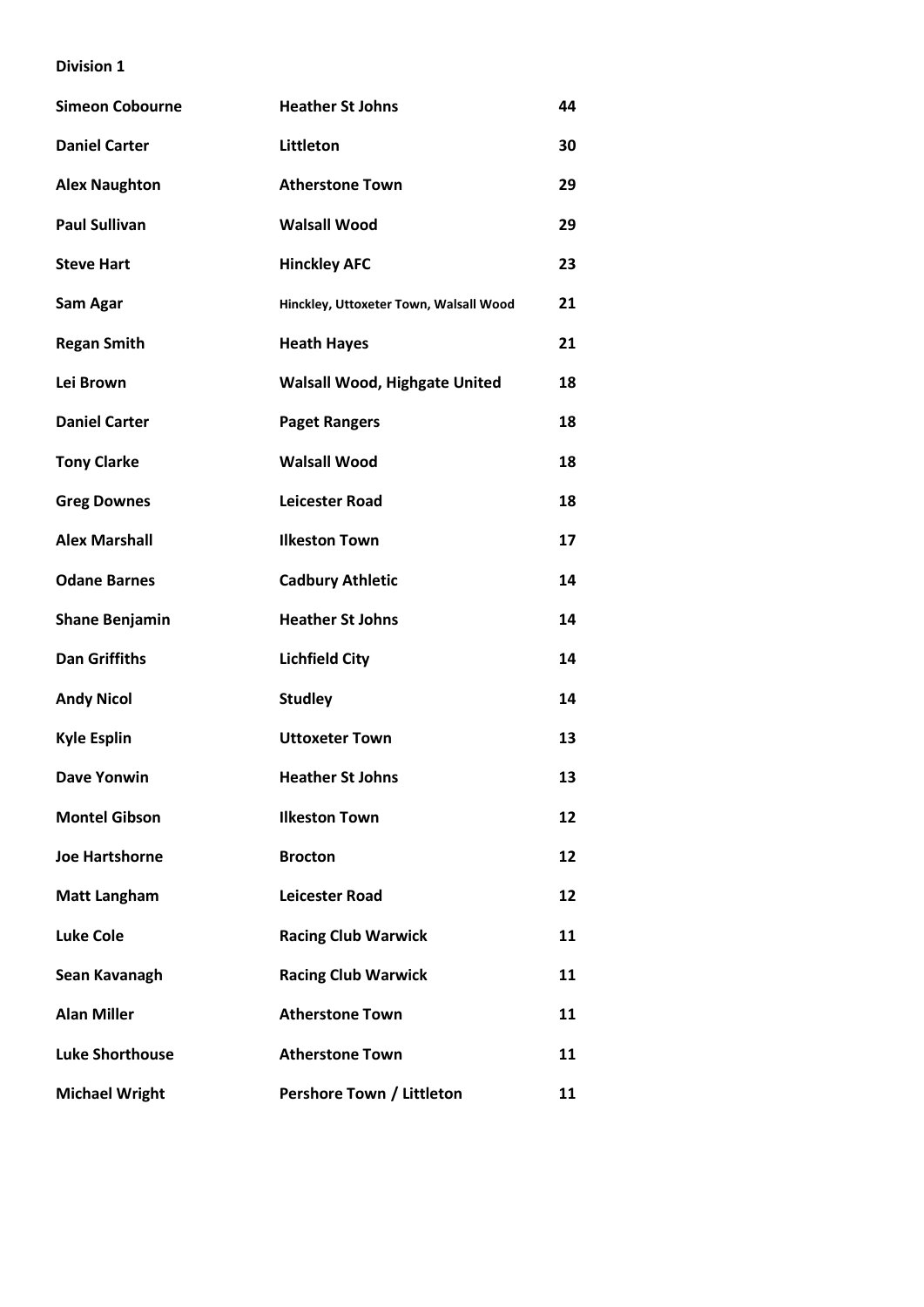| <b>Stuart Hendrie</b>     | <b>Montpellier</b>         | 20 |
|---------------------------|----------------------------|----|
| <b>Trea Bertie</b>        | <b>Smithswood Firs</b>     | 19 |
| <b>Jess Adcock</b>        | <b>NKF Burbage</b>         | 17 |
| <b>Martin Crawford</b>    | <b>Smithswood Firs</b>     | 16 |
| <b>Steve Ruck</b>         | <b>Knowle</b>              | 15 |
| <b>Tom Smith</b>          | <b>NKF Burbage</b>         | 14 |
| <b>Ellis Blakemore</b>    | <b>Fairfield Villa</b>     | 11 |
| <b>Sam Melia</b>          | <b>Bloxwich Town</b>       | 11 |
| <b>Nick Seabourne</b>     | <b>Droitwich Spa</b>       | 11 |
| <b>Ryan Walker</b>        | Hampton                    | 11 |
| <b>James Lemon</b>        | <b>Droitwich Spa</b>       | 10 |
| <b>Daniel Pitt</b>        | <b>Fairfield Villa</b>     | 10 |
| <b>Ainsley Seivwright</b> | Hampton                    | 10 |
| <b>Dominic Strevens</b>   | <b>Barnt Green Spartak</b> | 10 |
| <b>Callum Coyle</b>       | <b>Moors Academy</b>       | 9  |
| <b>Chris Lloyd</b>        | <b>Smithswood Firs</b>     | 9  |
| <b>Ashanti Price</b>      | <b>Moors Academy</b>       | 9  |
| <b>Cameron Seivwright</b> | Hampton                    | 9  |
| <b>Connor Collins</b>     | <b>Fairfield Villa</b>     | 8  |
| <b>Alex Coultas</b>       | <b>NKF Burbage</b>         | 8  |
| <b>Adam Garmson</b>       | <b>Northfield Town</b>     | 8  |
| <b>Adam Goodby</b>        | <b>Coton Green</b>         | 8  |
| <b>Andrew Millan</b>      | <b>Coton Green</b>         | 8  |
| <b>Daniel Murphy</b>      | Feckenham                  | 8  |
| <b>Ryan Andrews</b>       | <b>Moors Academy</b>       | 7  |
| <b>Bradley Burgess</b>    | <b>Droitwich Spa</b>       | 7  |
| <b>Umit Eminoglu</b>      | Feckenham                  | 7  |
| <b>Cameron Moriarty</b>   | <b>Bloxwich Town</b>       | 7  |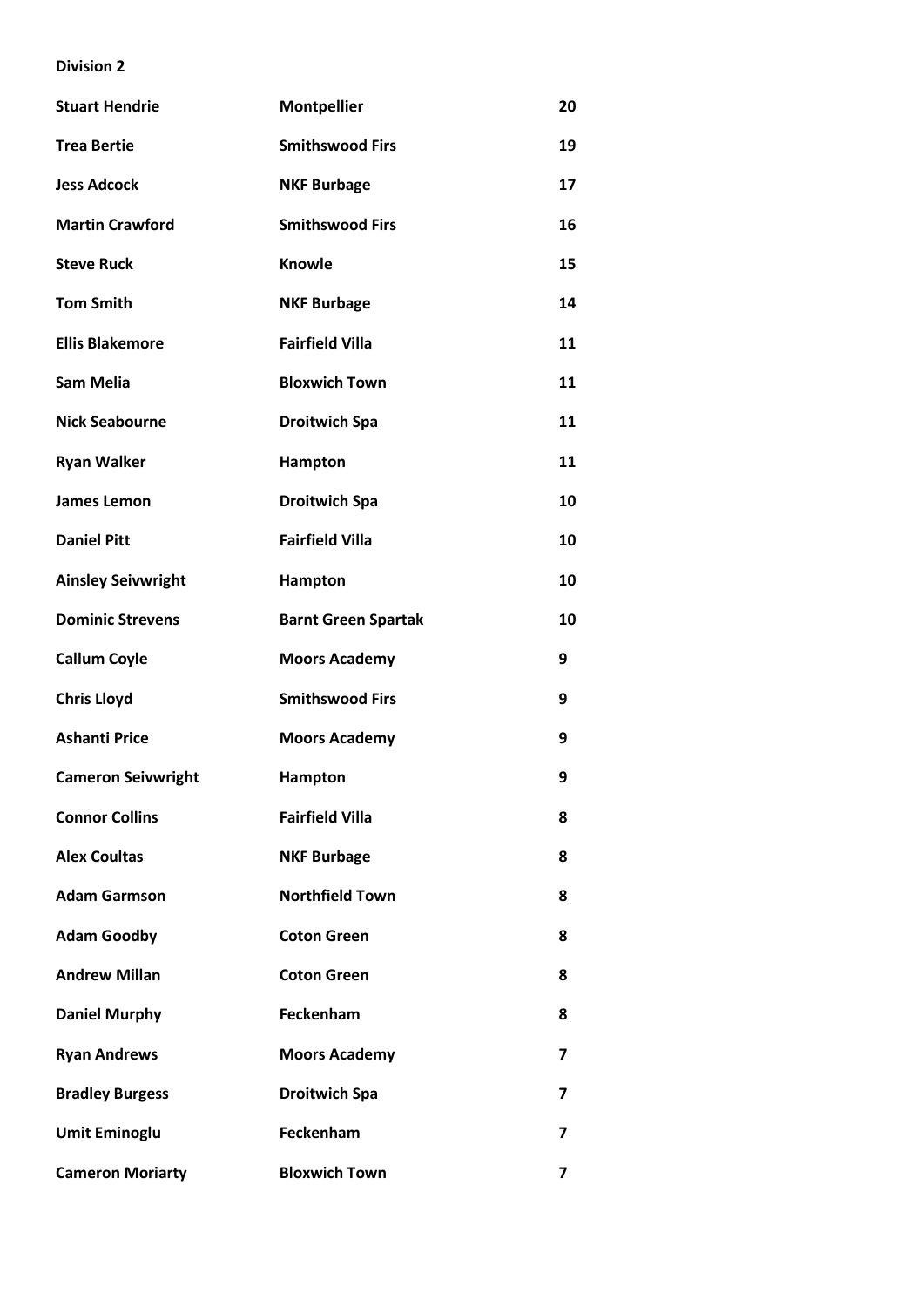| <b>Nathan Davies</b>      | <b>Inkberrow</b>                            | 21                      |
|---------------------------|---------------------------------------------|-------------------------|
| <b>James Gifford</b>      | <b>FC Stratford</b>                         | 17                      |
| <b>Andy Matthews</b>      | <b>AFC Solihull</b>                         | 15                      |
| <b>Reece Gibson</b>       | <b>Boldmere Sports &amp; Social Falcons</b> | 14                      |
| <b>Jimmy Ward</b>         | <b>Alcester Town</b>                        | 13                      |
| <b>Dylan Parker</b>       | <b>FC Stratford</b>                         | 12                      |
| <b>James Drinkwater</b>   | <b>Shipston Excelsior</b>                   | 11                      |
| <b>Louis Mann</b>         | <b>Bartestree</b>                           | 11                      |
| <b>Leigh Phillips</b>     | <b>GNP Sports</b>                           | 10                      |
| <b>Tom Rawlings</b>       | <b>GNP Sports</b>                           | 10                      |
| <b>Younes Touaiti</b>     | <b>Birmingham Tigers</b>                    | 10                      |
| <b>Charlie Cook</b>       | <b>GNP Sports</b>                           | 9                       |
| <b>Ellis Kalach</b>       | <b>Alcester Town</b>                        | 9                       |
| <b>Daniel Stokes</b>      | <b>FC Stratford</b>                         | 9                       |
| <b>Ashley Wilkes</b>      | <b>FC Stratford</b>                         | 9                       |
| <b>James Clarke</b>       | <b>Boldmere Sports &amp; Social Falcons</b> | 8                       |
| <b>Abdullah Kenewa</b>    | <b>Birmingham Tigers</b>                    | 8                       |
| <b>Marc Avery</b>         | <b>Bartestree</b>                           | $\overline{\mathbf{z}}$ |
| <b>William Beach</b>      | <b>Alcester Town</b>                        | 7                       |
| <b>Thomas Cuppleditch</b> | <b>Coventrians</b>                          | 7                       |
| <b>Matthew Lewis</b>      | <b>Boldmere Sports &amp; Social Falcons</b> | 7                       |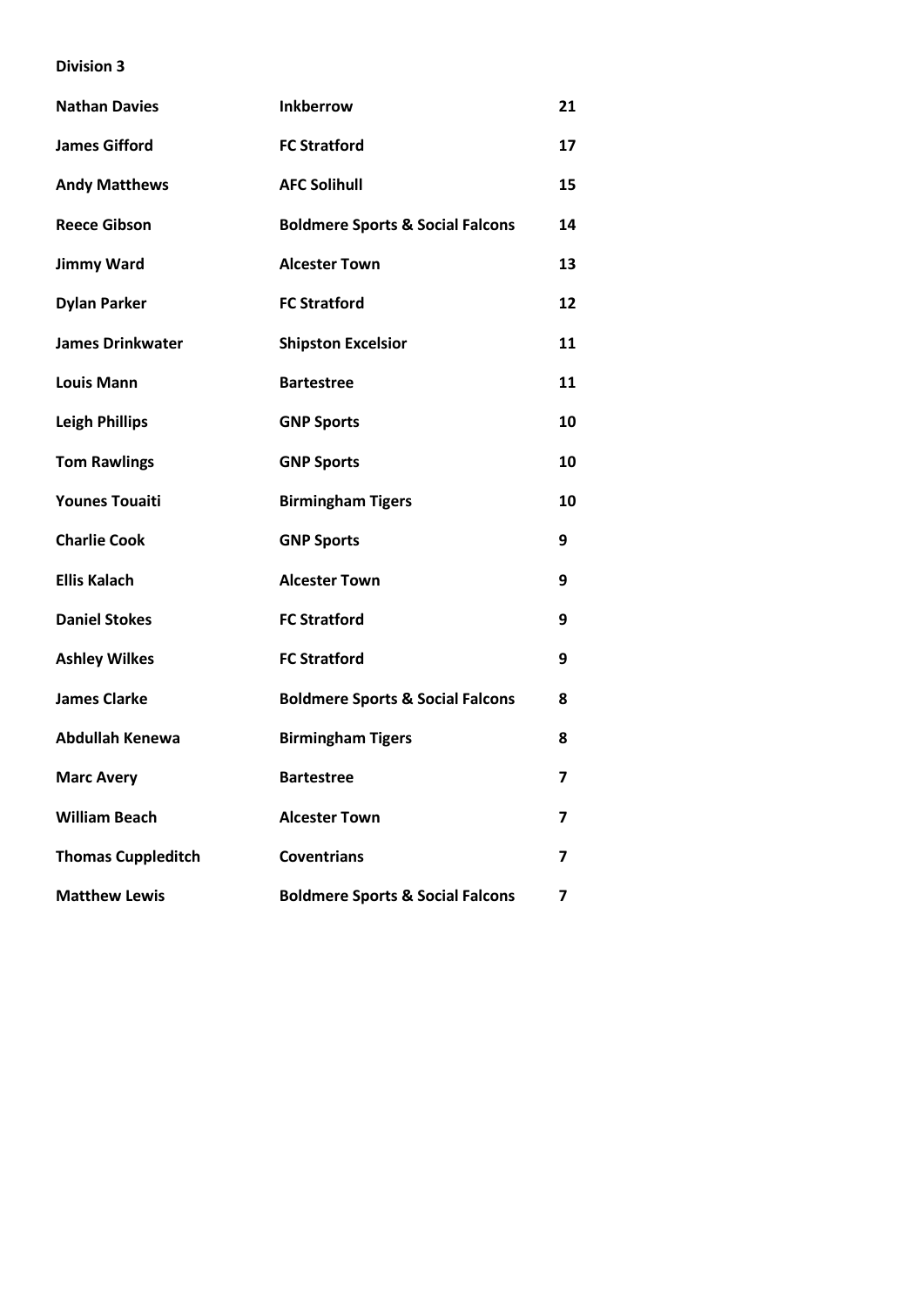## **Reserves**

| <b>Dean Fisher</b>          | <b>Alvechurch</b>       | 13             |
|-----------------------------|-------------------------|----------------|
| <b>Kane Lee</b>             | Gresley                 | 13             |
| <b>Sam Hammerton</b>        | Gresley                 | 10             |
| <b>Liam Arrowsmith</b>      | <b>Coton Green</b>      | 8              |
| <b>Ethan Hanks</b>          | <b>Alvechurch</b>       | $\overline{ }$ |
| <b>Jarrell Hylton</b>       | <b>Cadbury Athletic</b> | $\overline{ }$ |
| <b>Michael Payne</b>        | <b>Bolehall Swifts</b>  | 7              |
| <b>Josh Dutton</b>          | Gresley                 | 6              |
| <b>Chris Hughes-Tranter</b> | <b>Cadbury Athletic</b> | 6              |
| Chanda Mulenga              | <b>Nuneaton Griff</b>   | 6              |
| <b>Chad Barrett</b>         | <b>Cadbury Athletic</b> | 5              |
| <b>McKlane Durdey</b>       | Gresley                 | 5              |
| <b>Daniel Lawrence</b>      | <b>Alvechurch</b>       | 5              |
| <b>Elliot Nash</b>          | Alvechurch              | 5              |
| <b>Lewis Brade</b>          | Alvechurch              | 4              |
| <b>Zakim Evans</b>          | Gresley                 | 4              |
| <b>Harry Hughes</b>         | Gresley                 | 4              |
| <b>Harry Landsowne</b>      | Gresley                 | 4              |
| <b>Ryan Lloyd</b>           | <b>Bolehall Swifts</b>  | 4              |
| <b>Corey Virgo-Broom</b>    | Alvechurch              | 4              |
| <b>Liam Wickett</b>         | <b>Bolehall Swifts</b>  | 4              |
| <b>Marco Wilson</b>         | Gresley                 | 4              |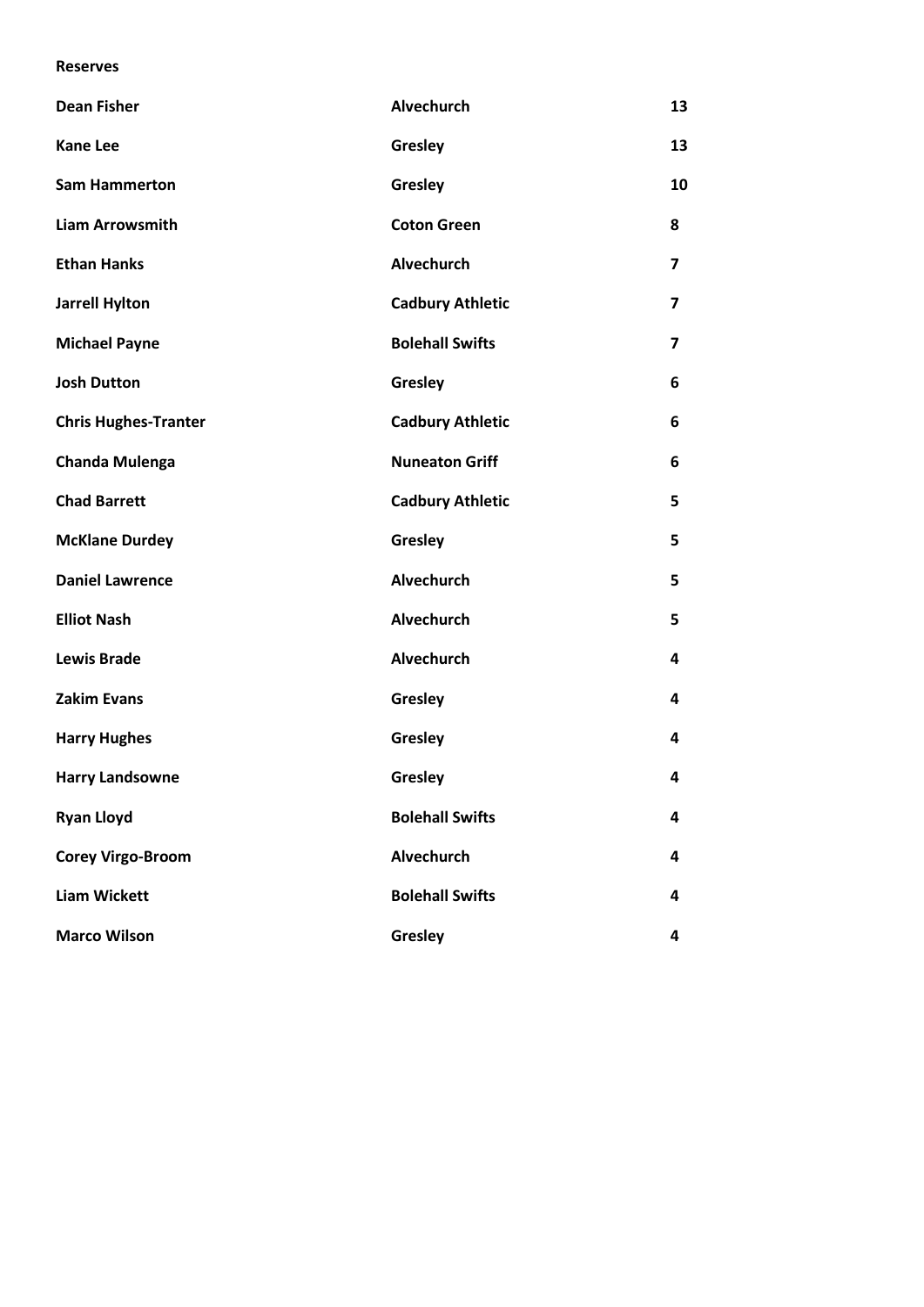## **Under 21**

| <b>Joel Steer</b>            | <b>Tamworth</b>              | 22                      |
|------------------------------|------------------------------|-------------------------|
| <b>Ewan Dunbar</b>           | <b>Evesham United</b>        | 16                      |
| <b>Liam Lockett</b>          | <b>Worcester City</b>        | 15                      |
| <b>Bailey Fuller</b>         | H.O.W. Academy               | 12                      |
| <b>Ryan Palmer</b>           | <b>Coventry United</b>       | 12                      |
| <b>Sam Jeeves</b>            | <b>Boldmere St Michaels</b>  | 11                      |
| <b>Chandler Pegg</b>         | <b>Tamworth</b>              | 10                      |
| <b>Joseph Shirley</b>        | <b>Heath Hayes</b>           | 10                      |
| Praise Anyanegbu             | <b>Highgate United</b>       | 9                       |
| <b>Alex Knight</b>           | <b>Tamworth</b>              | 9                       |
| <b>Andre Lawrence</b>        | <b>Sutton Coldfield Town</b> | $\overline{9}$          |
| <b>Lewis Ludford</b>         | <b>Coventry United</b>       | 9                       |
| <b>Samuel Major-Beddoes</b>  | <b>Evesham United</b>        | 9                       |
| <b>Jordan McKenzie</b>       | <b>AFC Redditch</b>          | 9                       |
| <b>Aidan Moseley</b>         | <b>Sutton Coldfield Town</b> | 9                       |
| <b>Brandon Taverner</b>      | <b>FCV Reds</b>              | 9                       |
| <b>Kieran Cooper</b>         | <b>Aylestone Park</b>        | 8                       |
| <b>Riley Keasey</b>          | <b>Worcester City</b>        | $\overline{\mathbf{8}}$ |
| <b>David King-Marstaller</b> | <b>Milton Keynes College</b> | 8                       |
| <b>Tommy Orumwense</b>       | <b>Kettering Town</b>        | 8                       |
| <b>Lewis Archer</b>          | <b>Rushall Olympic</b>       | 7                       |
| <b>Ryan Brooks</b>           | <b>Boldmere St Michaels</b>  | 7                       |
| Sam McGonaghy                | <b>Wychall Wanderers</b>     | 7                       |
| <b>Declan McMahon</b>        | <b>Brocton</b>               | 7                       |
| <b>Khalid Rahim</b>          | <b>FCV Reds</b>              | 7                       |
| Jordan Thompson              |                              |                         |
|                              | <b>Continental Star</b>      | 7                       |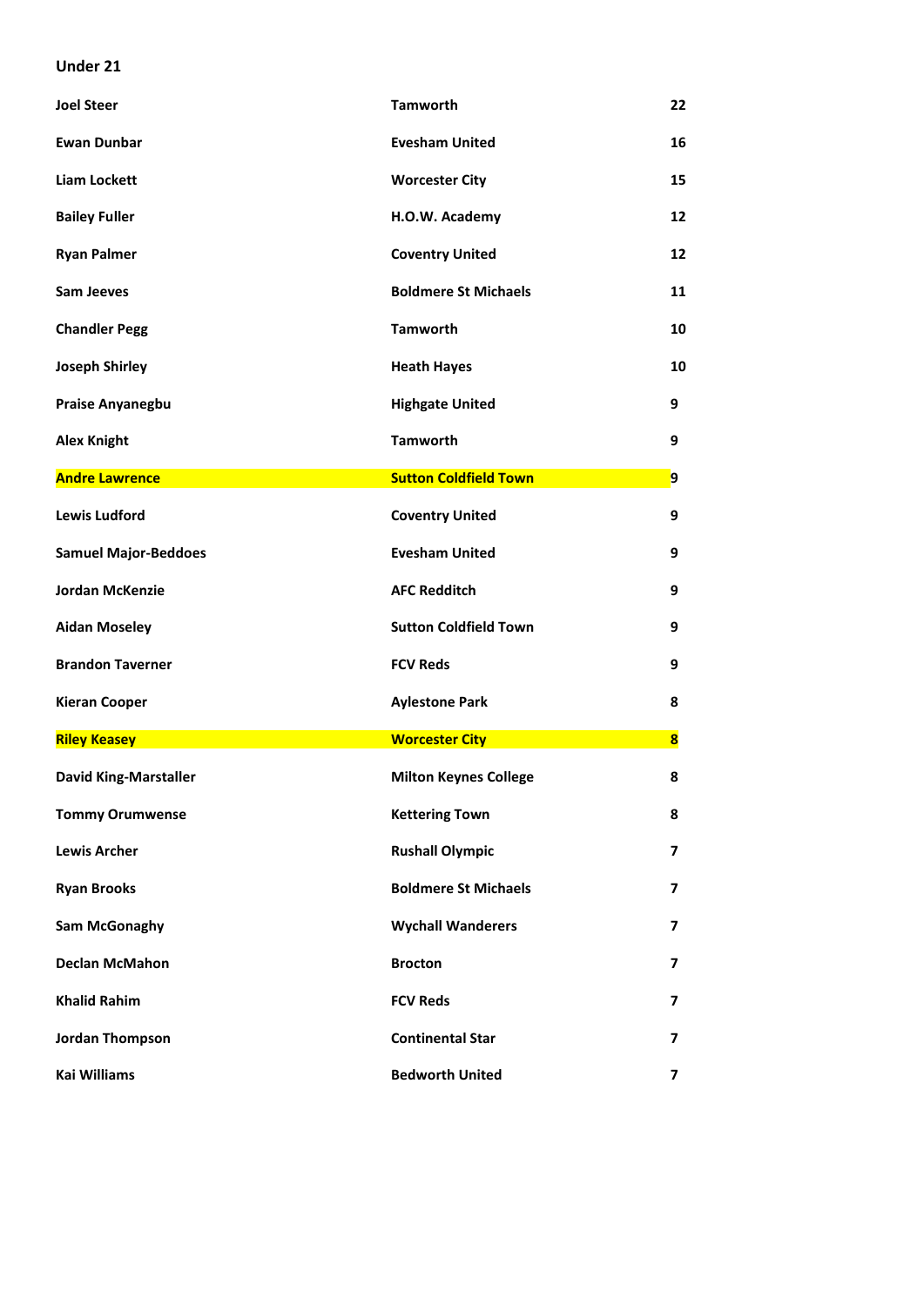## **Preview**

## **Premier Division**

League leaders **Coleshill Town** travel to **South Normanton Athletic**, who find themselves four points adrift of safety following recent results. Coleshill won the revers fixture 2-0 earlier in the season and another victory would maintain their lead. 2<sup>nd</sup> placed **Bromsgrove Sporting** travel to **Haughmond** who, after two successive victories, have lifted themselves clear of the drop zone. **Sporting Khalsa** travel to Butlin Road to face **Rugby Town** in a repeat of the opening game of the season where Rugby emerged victorious. 4th placed **Coventry Sphinx** welcome **Stourport Swifts** to Sphinx Drive and a win for the home side could see them in the top three. Swifts have plenty of games in hand but are too near the foot of the table for their liking. In other game between the top and the bottom, **Worcester City** welcome **Rocester** to The Victoria Ground with both teams needing a victory for contrasting reasons. Bottom side **Shawbury United** have closed the gap on the rest and they travel to the CKW Stadium to face mid-table **AFC Wulfrunians** fresh from last week's 5-5 draw at Shepshed Dynamo. **Highgate United** are in a strong position in 6th and they travel to Stourbridge Road to face 15<sup>th</sup> placed Lye Town. There should be goals at Farley Way when in-form **Quorn** entertain **Shepshed Dynamo**, with both sides capable of finding the net on a frequent basis**. Long Eaton United** have been on an excellent run of late which was arrested with defeat last week at the hands of Boldmere St Michaels. They travel to **Loughborough University** who have lost their last 6. **Westfields** and **Heanor Town** will both be slightly disappointed at their respective league positions of 10<sup>th</sup> and 8<sup>th</sup>. They meet at Allpay Park and a win for either will strengthen a top 10 position.

## **Division 1**

Game of the day sees league leaders **Walsall Wood** host 4th placed **Ilkeston Town**. Wood have won their last 5 games scoring 26 goals in the process but when the two sides met at The New Manor Ground, it was the Robins that took all 3 points with a 3-2 win. 2nd placed **Leicester Road** host in-form **Littleton** who have won 8 of their last 9 games to move up to 7th place. 3rd placed **Atherstone Town** welcome struggling local rivals **Bolehall Swifts** to the Mark Webster Community Stadium a week after their excellent win at Ilkeston. **Racing Club Warwick** are another of the in-form sides in the division and they welcome 5<sup>th</sup> placed **Studley** to Townsend Meadow. A win for the home side would see them swap places in the table. **Hinckley AFC** are yet to play a league game in 2018 and they will hopefully get their campaign back up and running when **Cadbury Athletic** visit St Johns Park. **Stafford Town** are three points adrift of safety with an inferior goal difference and having played more games than the sides around them. They welcome **Nuneaton Griff** to Evans Park where points for the home side are vital in their battle to avoid the drop. **Brocton** had a big win last week to move themselves away from the bottom two and they welcome free-scoring **Heather St Johns** to Silkmore Lane in what promises to be an entertaining afternoon. **Paget Rangers** are on a good run and sit comfortably in the top half of the table. They welcome **Heath Hayes** to The Trevor Brown Memorial Ground in another game which promises goals. There is a Staffordshire derby at Oldfields as **Uttoxeter Town** entertain **Lichfield City.** Both sides have been involved in some high scoring games of late, so a 0-0 draw is unlikely. One point from their last three matches has slowed **Pershore Town's** climb away from the foot of the table. **Chelmsley Town** are the visitors to the 2020SolarPv King George V Stadium and when they met at Pack Meadow, Pershore ran out 3-1 winners.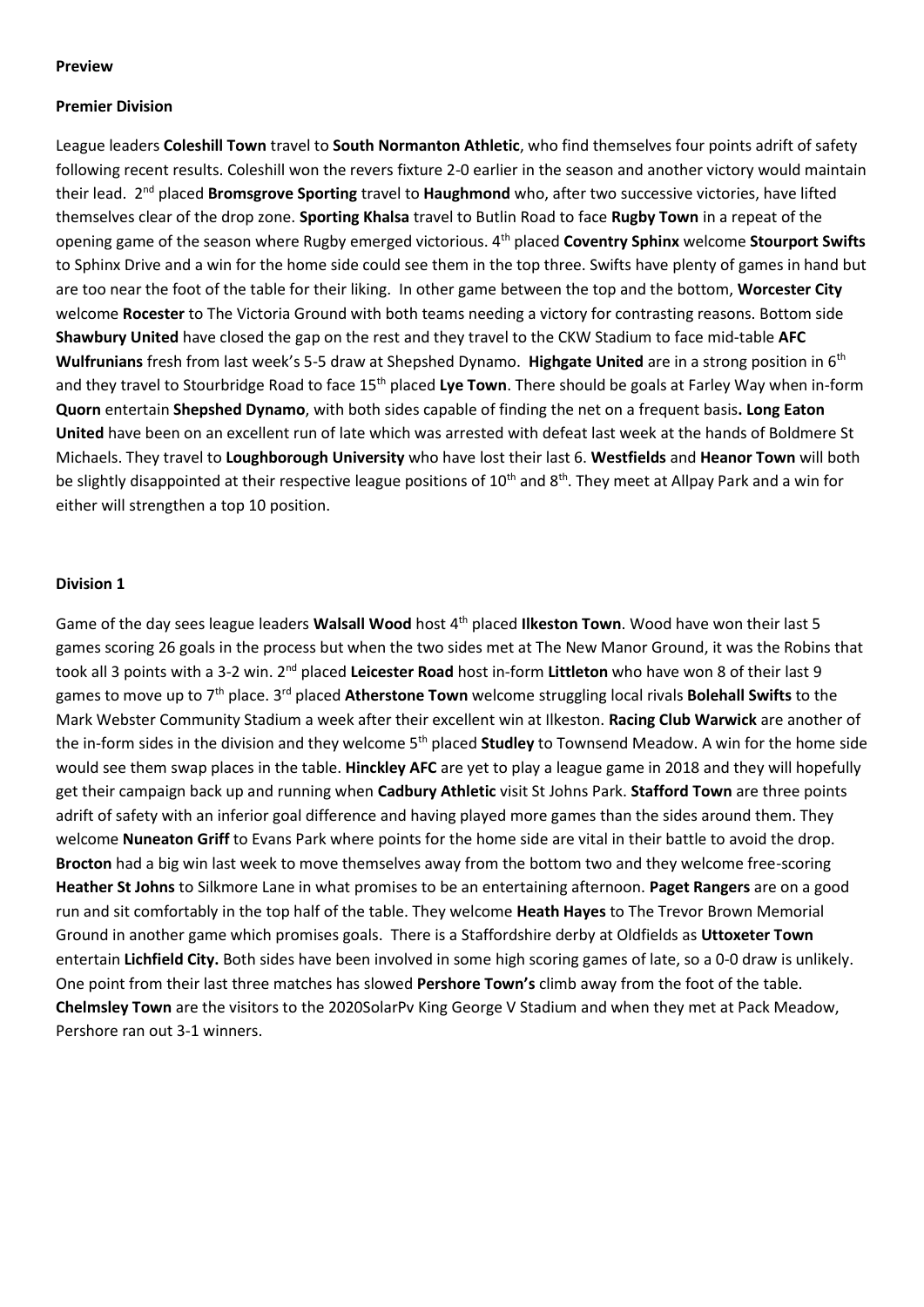With the leaders in Cup action, second placed **Hampton** can join them on 35 points if they can beat a revitalised **Fairfield Villa** at Stourbridge Road. **Montpellier** will be hoping to play their first game of 2018 when 6th placed **Feckenham** are due to be the visitors to The Beehive. The bottom two meet at The Meitis with **Redditch Borough** entertaining **Pelsall Villa**. **Smithswood Firs** haven't played a league game since December 2nd and they will be hoping to maintain their promotion push when they travel to **Earlswood Town**. **Droitwich Spa** have won their last two league games and will be looking to make it three on the trot when **Bloxwich Town** visit Walshes Meadow.

## **Division 3**

Leaders **GNP Sports** can extend their lead at the top of the table should they take all 3 points from their visit to **Continental Star**. **Bartestree** can regain 2nd spot if they can return victorious from **Birmingham Tigers**. There is an intriguing local derby as4th meets 5<sup>th</sup> when **Shipston Excelsior** welcome **FC Stratford** to London Road. At the bottom, **Castle Vale Town** will be hoping to open a gap between themselves and Leamington Hibernian when they welcome **Coventrians** to The Vale Stadium. **Enville Athletic** welcome **Inkberrow** to Hall Drive with the visitors having beaten two of the top three in their last two games. **Boldmere Sports & Social Falcons** travel to **CT Shush** and when the two sides met in December it was Boldmere that came out on top with a 2-0 victory.

## **President's Cup Semi Final**

**NKF Burbage** host **Northfield Town** for a place in the final of the President's Cup. Both sides were promoted from Division 3 last season and will be challenging for a second successive promotion at the end of the season. League leaders Burbage will start as hot favourites but when they met in the league at Shenley Lane the honours were shared.

## **Challenge Vase Round 2**

A home semi-final against Coventrians is the prize for **Alcester Town** and **AFC Solihull** when they meet at Old Stratford Road. The two sides met earlier in the season in the Birmingham Vase with Alcester edging that one by the odd goal in three. Expect this one to be a tight game